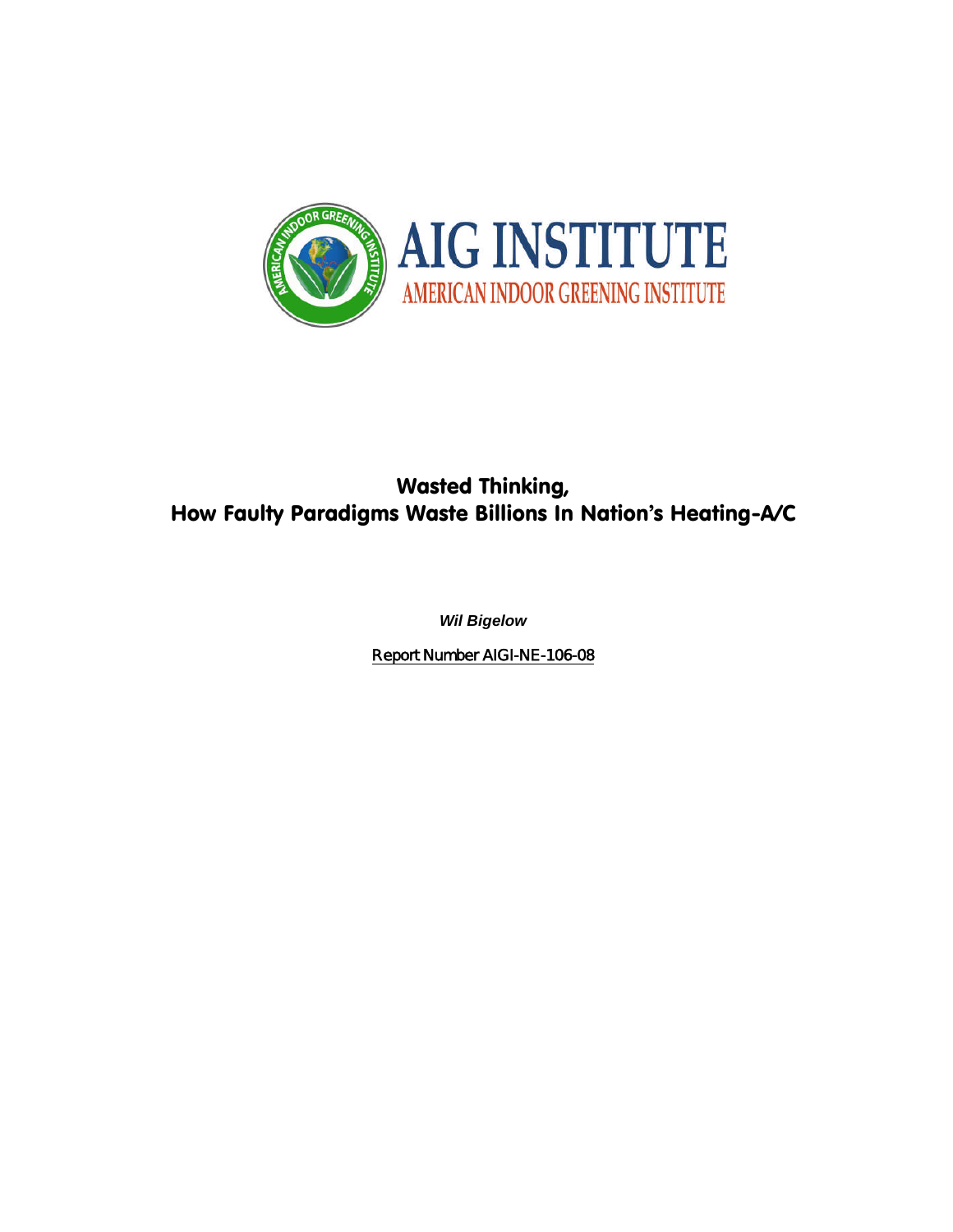## **Abstract**

The nation's 113.4-million homes, having nearly 89-million heating-A/C (HVAC) systems, consumed close to 624-billion kWh, or about 44.5 percent of all electricity used in homes as of the end of 2007. That number comes from operating the air conditioner, electric fan and/or heat pump or electric furnace. But considering all types of energy sources, the 89-million units with oil/gas furnaces use 56 percent of all household energy.

Although the HVAC usage is high as a percentage, the amount of energy consumed is not the biggest issue, but rather the quantity of wasted energy represented in that figure. The fact is these millions of units operate at approximately 34 percent below their efficiency standards, wasting some 212-billion kWh of electrical energy - enough waste to power 17.2-million homes for one year. If we eliminated this waste, these millions of systems would operate at 412*-billion kWh rather than 624*.

On a per home basis, the *wasted energy* is at least *five-times*, and in some cases, up to twenty-times more than the combined use of all other home devices. In addition, the HVAC systems is responsible for generating up to *six-times* more indoor pollution (toxins, germs, molds, allergens, house dust) than any other source.

The underlying reason for such waste by HVAC systems is very simple. It has to do with something called "starved airflow." To operate effectively, HVAC units need 400 cubic feet of air per minute (CFM) per ton. Yet, the nation's 89-million systems function with an average of 265-270 CFM/ton - a scarcity that accounts for most of the lost billions of kWh.

The mechanical causes for such shortages are multiple but primarily associated with three system chokepoints. They are: (a) airflow filter, (b) uncared for evaporative coil, and (c) undersized return air ducts. The inclusion of these, and other, chokepoints by the HVAC industry represent a misunderstanding of real-world ergonomics, dynamic air movement, and the methods microorganisms grow and spread debris.

In addition to these mechanical issues, there are even broader, more conceptual reasons that lead to such a severity of energy waste: HVAC systems are not factory-made, self-contained units, such as the common home appliance like a refrigerator. Rather, they are a collection of numerous parts that are assembled by a contractor in larger, more complex buildings. Often, this field assembly by a HVAC technician is erratic and inconsistent at best. This results in the building itself working against the functions of the HVAC system as the structure exerts powerful unseen forces in the form of dynamic laws in physics, chemistry, airflow, biology and ergonomics.

Over all, the airflow, energy and pollution problems are a consequence of serious issues that can be boiled down to five main factors: (1) old-line, unbending mindset and philosophy by HVAC's institutions not adapting to new conditions; (2) misdirected approach to HVAC by government regulations; (3) lack of skills, knowledge and standards of on-site assemblers; (4) traditional, commonly accepted built-in parts that starve and pollute airflow, and (5) lack of simple owner maintenance of dirty filters and A/C coils.

These five factors are interrelated, but one, in particular, has results that affect all others. It is the traditional outdated concepts that prevent the adaptability of the HVAC methods to changing lifestyles and environmental conditions. The inability of the HVAC industry to adapt to today's indoor environment literally results in an inconceivable quantity of wasted energy (measuring in the billions of kWh) and home pollution.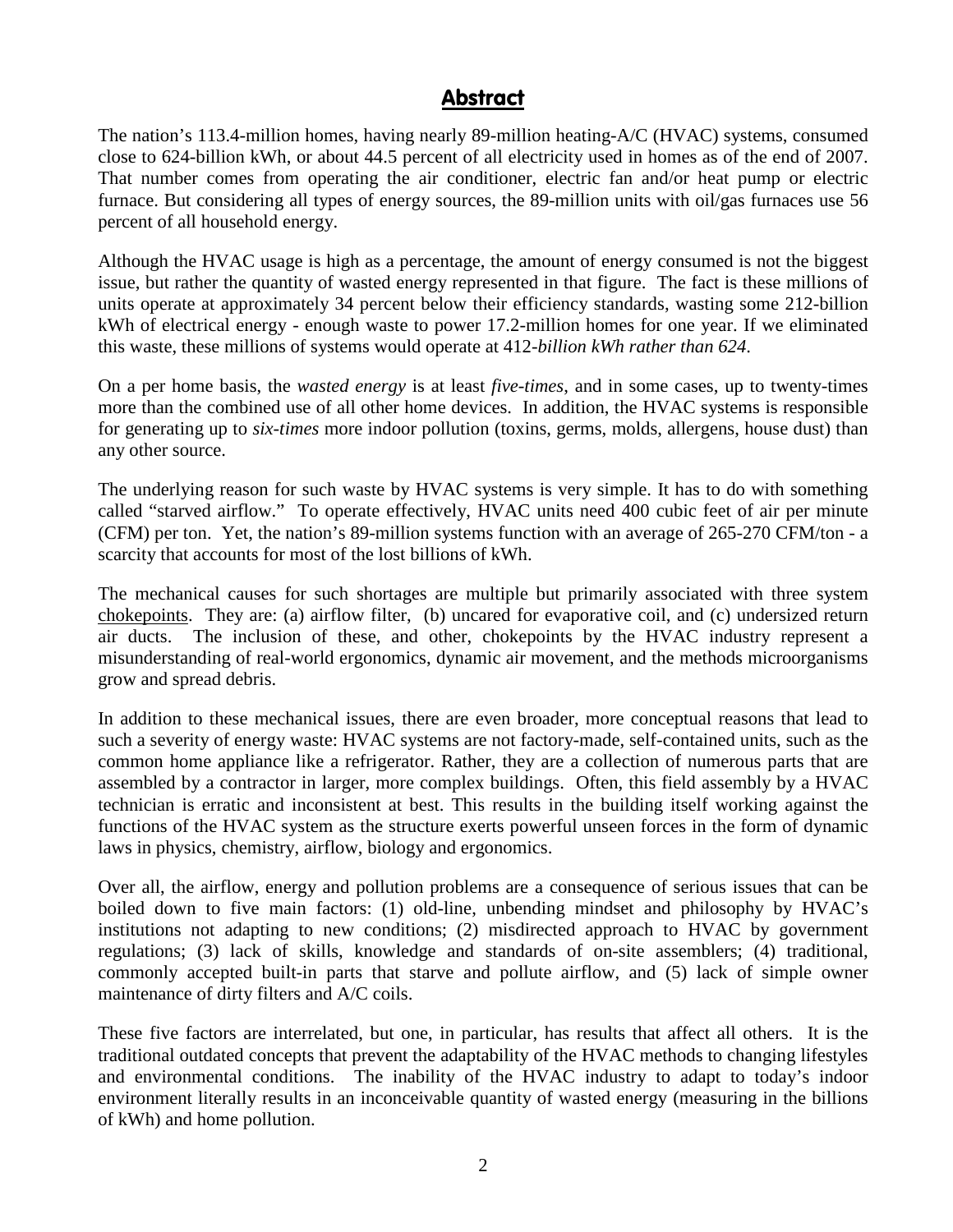# The Report

# Ignoring An Energy Hog

For all our talk about conservation and energy savings, we virtually ignore a gigantic energy hog that is responsible for wasting some 212 billion of kWh energy every year – a waste that sucks up millions of barrels of oil and tons of coal. To put it into perspective, this wasted energy would be enough to power 17.2 million homes for over one year!

That's a staggering amount of electrical waste that largely goes unnoticed.

Why, you might ask, does such waste fly under the national radar? Most of the nation's attention goes to the use and waste of oil in the automobile industry. We can all relate to the pain we experience at the gas pump as the price of gas shoots ever and ever upward. However, many don't realize that another energy hog, which threatens to be just as large, lurks deep within the recesses of their homes. And along with the enormous energy use, there is a built-in energy waste of gigantic proportions.

Imagine if the nation's millions of automobiles operated 34 percent below their mileage efficiency: the waste would be enormous. The resulting waste in millions of gallons of oil and billions of dollars would cause an overwhelming outcry from consumer and environmental groups alike. As a nation, we couldn't afford it, nor allow it. So, as required, automobiles are kept at reasonable efficiency (measured in miles-per-gallon) through periodic smog, safety, and system diagnosis measurements through the use of a dynamometer.

Sadly, however, there is a similar waste occurring within each of our own homes -- a waste that when added together represents billions of dollars in lost energy. Yet, there's no outcry, not even a whimper.

Currently, there are 113.4 million homes in the country, which use approximately 1,395-billion kWh of electricity per year. About 624**-**billion kWh of electricity is used to operate the aforementioned energy hog – the nation's 89-million home *heating-A/C systems* (HVAC). However, here's the kicker: the heating and cooling systems commonly operate  $30 - 45$  percent below their efficiency rating, resulting in billions of wasted kWh – or approximately 2[1](#page-2-0)2-billion kWh in lost energy.<sup>1</sup>

The waste is so large it represents at least five-times, and in some cases, up to twenty-times more wasted energy than the combined use of energy of all other home devices. And yet, little, if anything, is being done to deal with the scale of the problem. It's akin to being hid under the proverbial national "cabbage leaf".

# Operational Components of HVAC

As reported by *"Energy Hogs, The Scale Of The Nation's Energy Problem,"* the reason for this huge waste by millions of heating-A/C systems (HVAC) is fundamental to all heating and air systems -

<span id="page-2-0"></span><sup>1</sup> Benjamin Bigelow, *Energy Hogs, The Scale Of The Nation's Energy Problem, by Benjamin Bigelow,* June, 2008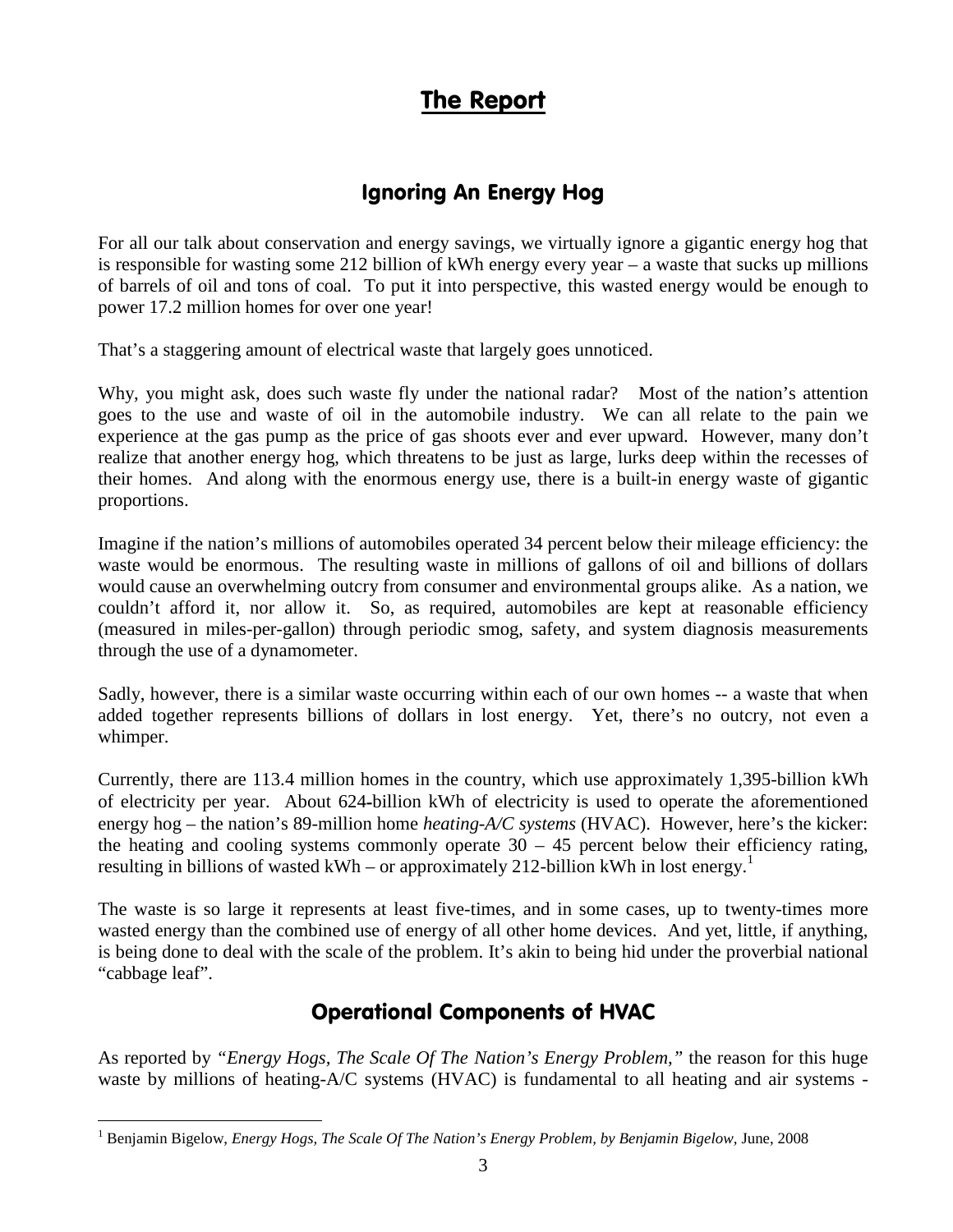"starved airflow." The air conditioning portion of the system requires 400 cubic feet of air per minute (CFM) per ton wet (wet, meaning a functioning  $A/C$  unit with moisture condensation) for efficiency.<sup>[2](#page-3-0)</sup> The national average is about  $265-270$  CFM per ton, consistent with audit findings.<sup>[3](#page-3-1)</sup> Energy audits have reveled that: "...low- *evaporator coil air flow was discovered in all homes.*"<sup>[4](#page-3-2)</sup> This scarcity of airflow (the lifeblood of any forced air system) for America's HVAC systems accounts for the most of the energy waste.

### What is the cause of the reduced airflow?

At a specific level it can be blamed on the use of  $\log_{10}$  condenser traditional, built-in chokepoints and parts. It's comparable to choking off needed air to an automobile engine. What is the result? Needed power disappears. The same is happening to the nation's HVAC systems. Inadequate airflow results in reduced power and energy waste. In a sense, the system is being "choked to death."

The term "coil" is used multiple times in this report. But the air conditioning system has two coils: (a) the outside **coil** that includes the refrigerant compressor, and (b) the inside **evaporator coil** located at the blower/fan housing. To prevent confusion when referring to the inside **evaporator coil** we will, in most cases, use the short version **"e-coil."**

The biggest impact from reduced airflow is on the air conditioning or heat pump components of the HVAC system. Such units require the 400 CFM per ton in order to meet what is termed "Seasonal Energy Efficiency Ratio (SEER)," established by government and institutional regulations. Most homes are equipped with 2, 3 and 4-ton systems – requiring 800, 1200, and 1600 CFM respectively. However, rarely do these homes achieve performance anywhere near these ratings.

### Why?

The fundamental reason is conceptual: the industry clings to antiquated methodologies that struggle against changing lifestyles and new environmental conditions of the nation. These archaic, institutionalized methods have resulted in the unintended consequence of built-in chokepoints within an operating HVAC system. There are three major and four minor points within an air system that commonly choke-off airflow. The major blocking points are:

- 1. System airflow filter
- 2. Unmaintained A/C evaporative coil (e-coil)
- 3. Undersized return air ducts

The minor chokepoints (in some cases, they can become major) are:

- 1. Restrictive air grills and registers.
- 2. Excessively long ducts, "L" bends and severe pinching of ducts.
- 3. Ribbed flex-duct.
- 4. Gas/oil furnaces choking airflow to A/C e-coils.

<span id="page-3-0"></span> $2$  D.S. Parker, Florida Solar Energy Center, "Impact of Evaporator Coil Air Flow in Residential Air Conditioning Systems," June 1997

<span id="page-3-1"></span><sup>&</sup>lt;sup>3</sup> D.S. Parker, Florida Solar Energy Center, "Impact of Evaporator Coil Air Flow in Residential Air Conditioning Systems," June 1997

<span id="page-3-2"></span><sup>&</sup>lt;sup>4</sup> Danny Parker, Florida Solar Energy Center, "Measured Energy Savings From Retrofits Installed In Low-Income Housing In A Hot and Humid Climate," June 1998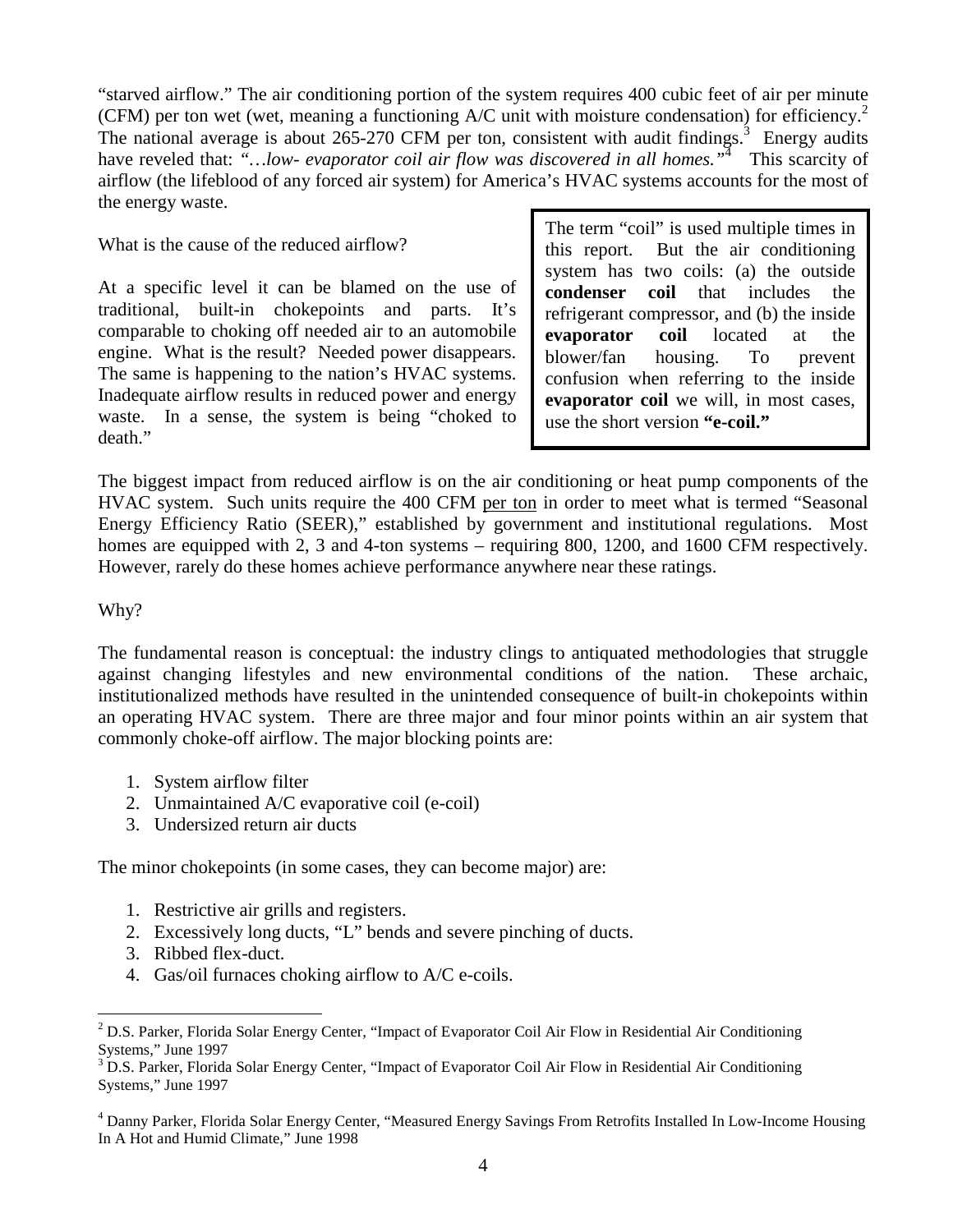

A detailed discussion on these component restrictions will appear under the *"Traditional Parts Starving Airflow"* section. But for now, a discussion of general system operations follows before developing the component causes for such large waste within the nation's HVAC systems.

## **Highest Energy Use**

The greatest electrical need in HVAC is air conditioning (unless the system has an electric furnace). System needs range from 55 to 80 amps (for both fan/blower and condenser coil operations). The exact amounts depend on whether the unit is a standard A/C unit (cooling only) with gas/oil furnace, or a heat pump unit (does both cooling and heating, summer and winter). If the system is an electric furnace, the winter cycle will also use up to 50 amps.

There are other problems beyond airflow that affect HVAC systems: insufficient gas charge or blocked refrigerant metering, or damaged compressor or fan parts. But these are generally not the issue, and if they are, they are normally identified and corrected rather easily. On the other hand, critical airflow problems tend to go unrecognized by contractors - they do little or no airflow testing or end-up using methods and components that exacerbate airflow. So this report raises the bar on the critical nature of airflow in system operations.

What this illustrates is that the annual electrical needs for HVAC systems are well beyond any other home electrical device. Total electrical use for HVAC systems is about 45% of total home kWh consumption. If one accounts for the use of natural gas/oil furnaces, HVAC then represents about 56% of total household energy uses.

Considering the nation's total electrical household consumption (1,395-billion kWh in 2007), the percentages shape up approximately like this: **(a)** all related HVAC use at about **44.5 percent; (b)** electric water heaters about **9 percent; (c)** kitchen appliances (ranges, refrigerators, etc.) and laundry (washers, dryers) uses **31.5 percent; (d)** lighting uses **9 percent;** and **(e)** home electronics (televisions, computers, etc.) uses about **6%.**

Bottom line, all related HVAC use is the undisputed champion of electrical use within the home -- the true energy hog. If one has an electric furnace (found mainly in mobile homes and in homes in the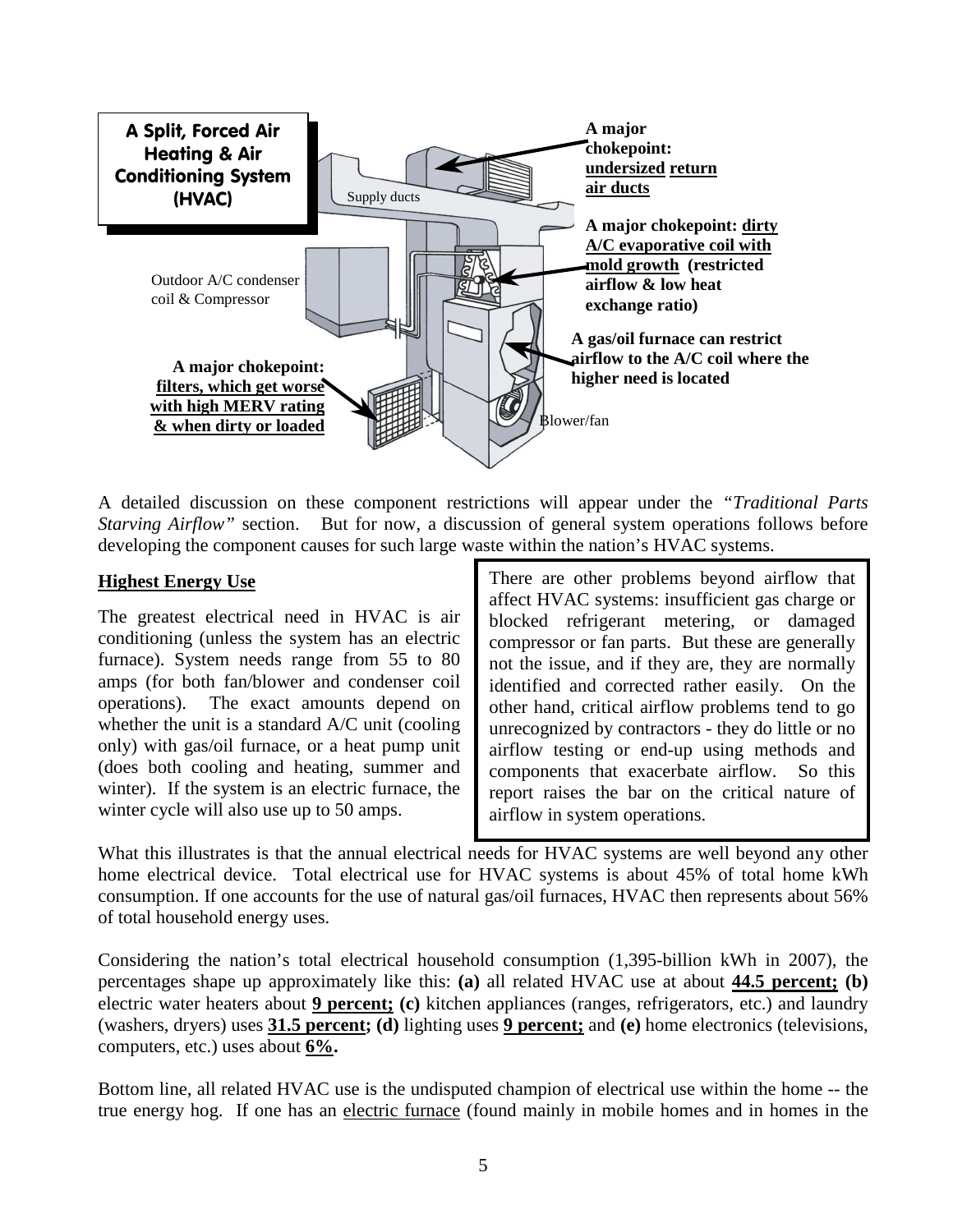South East) or a heat pump (scattered through the nation), electricity for wintertime use adds even a heavier burden of electrical energy consumption for HVAC systems.

## **Component and Time Factor Electrical Uses**

The consumption of electrical energy by HVAC systems deals with two different demand *components* (and possibly three in the case of electric heat), and two different functions of *time.*

**Component uses**: in a typical A/C unit, heat pump or electric heat unit design, the system *fan/blower* and the *condenser/compressor* components are separate electrical demand points, having their own circuits. The total real time use of energy for A/C operations is the sum of electrical use of these two components.

However, the rise and fall of electricity of these two separate elements is not necessarily tied together. For example, in order to overcome the resistance of airflow through a filter and to gain 400 CFM per ton through the e-coil, a contractor might increase fan speed. In doing so, the energy use at the fan jumps, but with 400 CFM gained for the condenser/compressor there is no corresponding increase in energy use. It is only when the CFM drops away from the key 400 CFM/ton number that the condenser coil has an equivalent leap in electrical use – and it's here, this loss of airflow, that the nation's HVAC units suffer in excessive use of energy.

**Real-Time Energy Use vs. Cooling Load Hours Energy Use:** The term "*Real-Time Energy" is used to represent the measure of electrical use at a point of time* – meaning, if an instrument showed a utilization of 600 watts at the fan and 2500 at the condenser, those two numbers are real, point-intime measurements. In a sense, this measurement is not a function of time, other than comparison. On the other hand, *Cooling Load Hours is a function of time;* this is a measure how many hours an airconditioner operates in a year to meet the demand of a set thermostat temperature.

The total amount of energy saved by a system would be the sum of the savings achieved by these two measurements (Real-Time and Cooling Load Hours). For example, if a measure of Real-Time were done *before* and *after* improvements were made, the difference would be "Real-Time savings. Assuming the changes resulted in the reduction of energy use then the Real-Time function of the system is more energy efficient.

In addition, energy savings can be achieved simply by using the air system less. If the annual time (Cooling Load Hours) of operation drops from 4000 to 3000 hours, less energy will be used. Perhaps less operating hours is the best of all possible savings. For example, the average airflow for the nation's 89-million A/C systems is about 270 CFM/ton -- meaning when the typical home sets the thermostat at 70º F, the system struggles to reach that temperature because of such small volume being propelled back into the home – and with such little airflow, the air is also not cooled efficiently. Under these conditions, it could take hundreds of hours longer in a year for system load to reach the set temperature before the thermostat takes a system breather.

What if the chokepoints were eliminated so the unit could maintain a flow of 400 CFM/ton during its life of operations? Not only would there be a much larger volume of cool air flooding the home at a faster rate, but also each cubic foot of air is cooler because of the efficiency of heat transfer at the ecoil. This means the system usage of time could possibly be reduced by  $30 - 50$  percent. Does this represent a huge reduction in energy waste? Of course!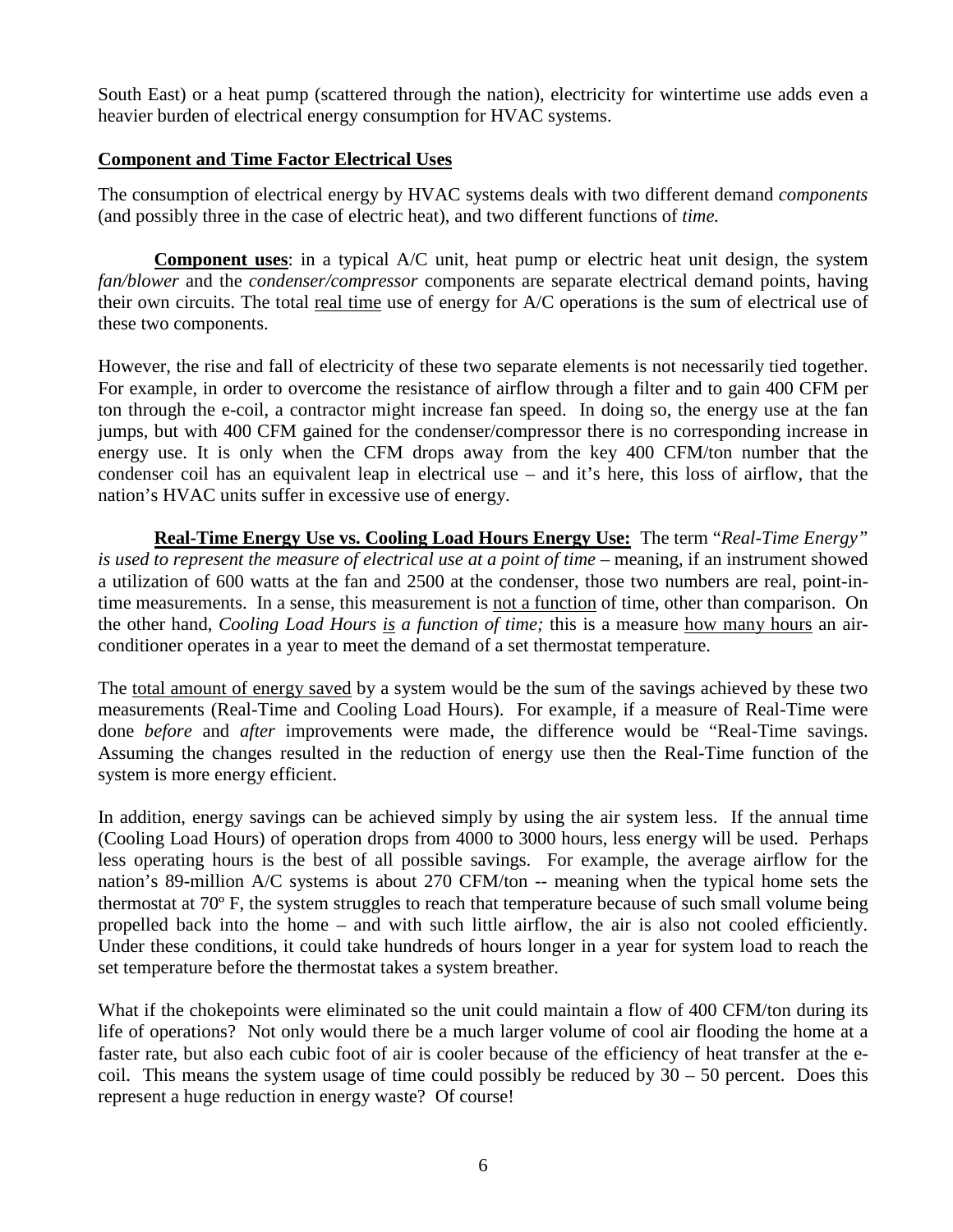In addition, with 400 CFM per ton flowing through the system, the system also experiences a reduction of Real-Time energy use due to a couple adjustments, namely, a reduction in fan speed, and the elimination of something called refrigerant "slugging" (more discussion on this later). The question that arises is how does one eliminate chokepoints for such improvements? Or, in other words, how can one achieve the recommended 400 CFM per ton rather than the 265-270 CFM most systems function at? The answer can be found in a report "*A New Paradigm, Solving the Nations Energy Waste in Heating-A/C."*

## **Airflow Critical To Efficiency**

One might ask why the simple process of airflow has such a massive impact upon the nation's HVAC systems. There are two factors that determine the effectiveness of air volume though a system: (1) something called "air resistance", measured by "static" pressure, and (2) volume of airflow, measured in cubic feet per minute (CFM). There is a direct relationship between these two: if there is drag or resistance (static pressure) on the flow of air, then the needed volume of air (CFM) required to pass a point at given rate drops.<sup>[5](#page-6-0)</sup>

Why is CFM so important? First, the principle of cooling the air in the A/C system is based upon "evaporation" -- not in the airstream, but rather evaporation within a condensed medium. The simple explanation is this: if one puts water on their arm, they will notice a cooling affect as the water evaporates from the skin. Evaporation requires heat to change the state from liquid to a gas (airborne moisture). In our example, heat is drawn from the skin, resulting in evaporation and a cooling effect on the skin.

This principle of evaporation is used in the air conditioning system. First, the condenser coil (on the outside of the building) compresses a gas into a liquid, called a refrigerant. This liquid travels into the building via copper tubing, ending up at the evaporative coil (located at the system fan and/or furnace housing). The evaporative coil has fins like an auto radiator. It's at this coil where the liquid begins expanding, changing its state, evaporating back to a gas. To evaporate, the refrigerant needs heat, and plenty of it, which it gets from circulating air passing through the fins and e-coil, pushed by the fan. The fins act as the transfer medium of the heat to the refrigerant inside the e-coil -- leaving behind cooler, circulating air.

The evaporator or e-coil has been sized (surface area) with a certain number of fins per running inch to match with the recommended airflow of 400 CFM per ton. This is done to achieve the most effective heat transfer per volume of refrigerant. The more efficient the heat transfer, the better the evaporation and cooling effect and energy efficiency.

The basic problem lies herein: there will be inadequate heat transfer and evaporation when the air volume drops below 400 CFM per ton. And with the circulating air not being properly cooled, the thermostat keeps the system fan operating much longer than necessary -- wasting energy. In addition, this hastens "slugging" of the refrigerant – a common problem where un-evaporated liquid, rather than a gas, travels back to the condenser (to be compressed once again), causing undue stress to the

<span id="page-6-0"></span><sup>&</sup>lt;sup>5</sup> D.S. Parker, Florida Solar Energy Center, "Impact of Evaporator Coil Air Flow in Residential Air Conditioning Systems," June 1997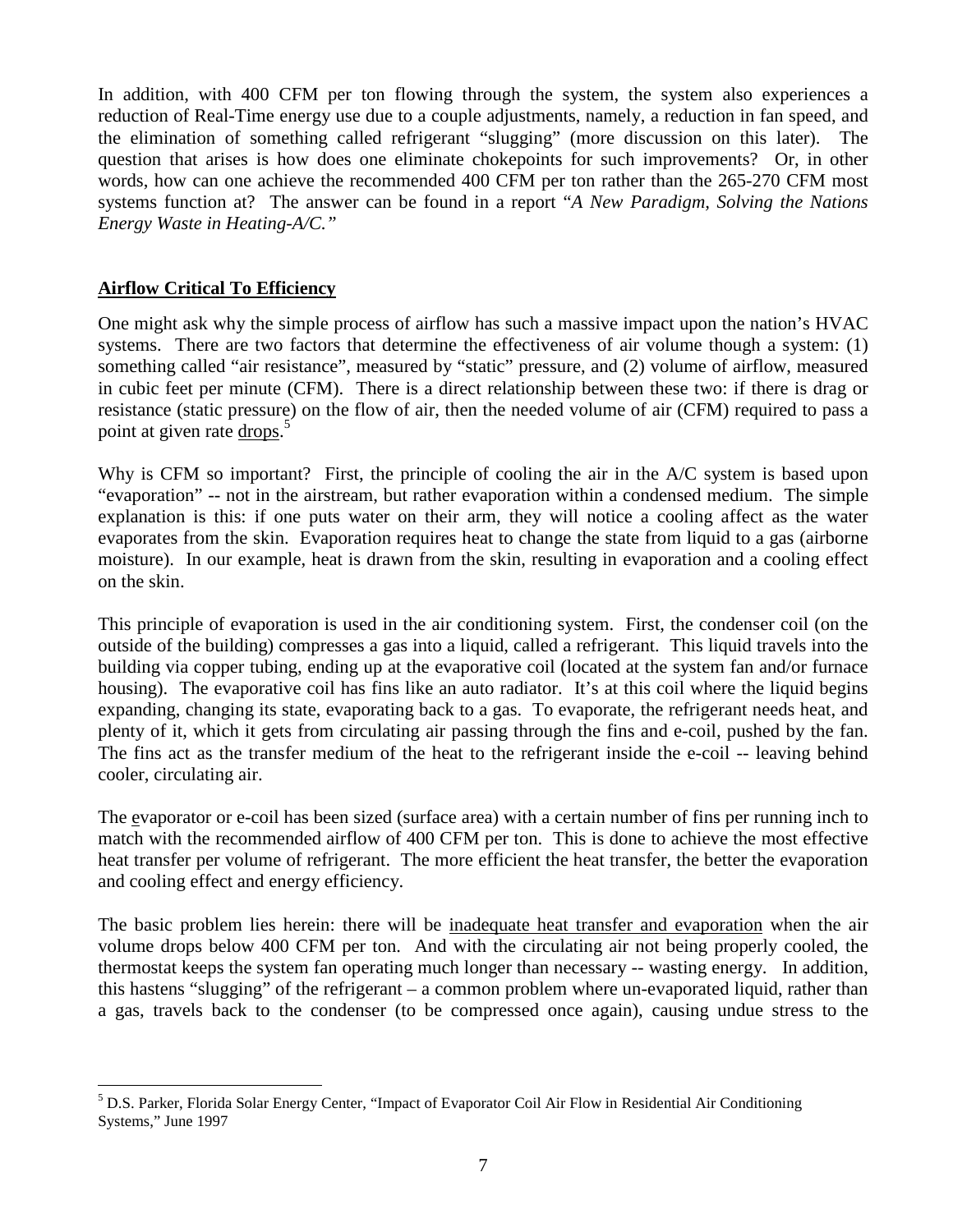compressor. In many cases, slugging ultimately leads to compressor failure.<sup>[6](#page-7-0)</sup> As you've probably guessed, this strain causes energy use to soar.

As mentioned, an effective HVAC system requires the removal of heat from the air to comfortably cool a home. Essentially, there are two types of heat removal: (a) *sensible heat*: reaching the point where the air temperature is comfortable, and (b) *latent heat*: the right air volume at which moisture will condense out of the air onto the e-coil fins -- in other words, the right temperature transfer per volume of air for moisture removal. If humidity is too high indoors, the environment becomes very uncomfortable, oppressive. So, moisture removal is an important benefit of air conditioning, and latent heat must be considered when making air volume considerations.

For *sensible heat* to optimally reach comfortable temperatures, it requires 400 CFM per ton. However, *latent heat* only requires approximately 350-365 CFM/ton across the e-coil for optimal indoor humidity reduction. A good running average to influence both sensible and latent heat should be in the neighborhood of 395-400 CFM/ton wet. At these volumes latent heat is affected only with about a 10 percent reduction factor.

Yet, as mentioned, most of the nation's 89 million HVAC systems operate between 260-270 CFM/ton.[7](#page-7-1) The cause for such low CFM is *airflow restriction by chokepoints*, limiting the required volume of air. As the result, the system operates longer hours, and under much greater stress, consuming greater quantities of electrical energy. When there is drag or resistance on the system air, the fan struggles to push air, doubling or tripling wattage. Liquid slugging stresses out the compressor, quadrupling electrical consumption. When added all together, the result is waste on a gigantic scale.

The problems of chokepoints are a consequence of some serious overriding issues. These can be broken down to five major factors that affect in profound, negative ways the nation's forced-air systems. These factors are:

- 1. An old-line, unbending mindset and philosophy by HVAC's institutions not adapting to new conditions
- 2. Misdirected approach to HVAC by government regulations
- 3. Lack of skills, knowledge and standards of on-site assemblers (HVAC contractors)
- 4. Use of traditional parts that starve airflow
- 5. Lack of simple owner maintenance of filters and A/C e-coils, which in turn, block airflow.

These five factors are interrelated. However, one in particular, directly or indirectly affects all the others -- outdated concepts that prevent the adaptability of HVAC methods to changing lifestyles and environmental conditions. The result is carnage with wasted energy in billions of kWh, along with an elevated pollution source.

# (1) Industry Entrenched Concepts And Structures

#### **Unbending Mindset**

<span id="page-7-0"></span><sup>&</sup>lt;sup>6</sup> D.S. Parker, Florida Solar Energy Center, "Impact of Evaporator Coil Air Flow in Residential Air Conditioning Systems," June 1997

<span id="page-7-1"></span> $7$  D.S. Parker, Florida Solar Energy Center, "Impact of Evaporator Coil Air Flow in Residential Air Conditioning Systems," June 1997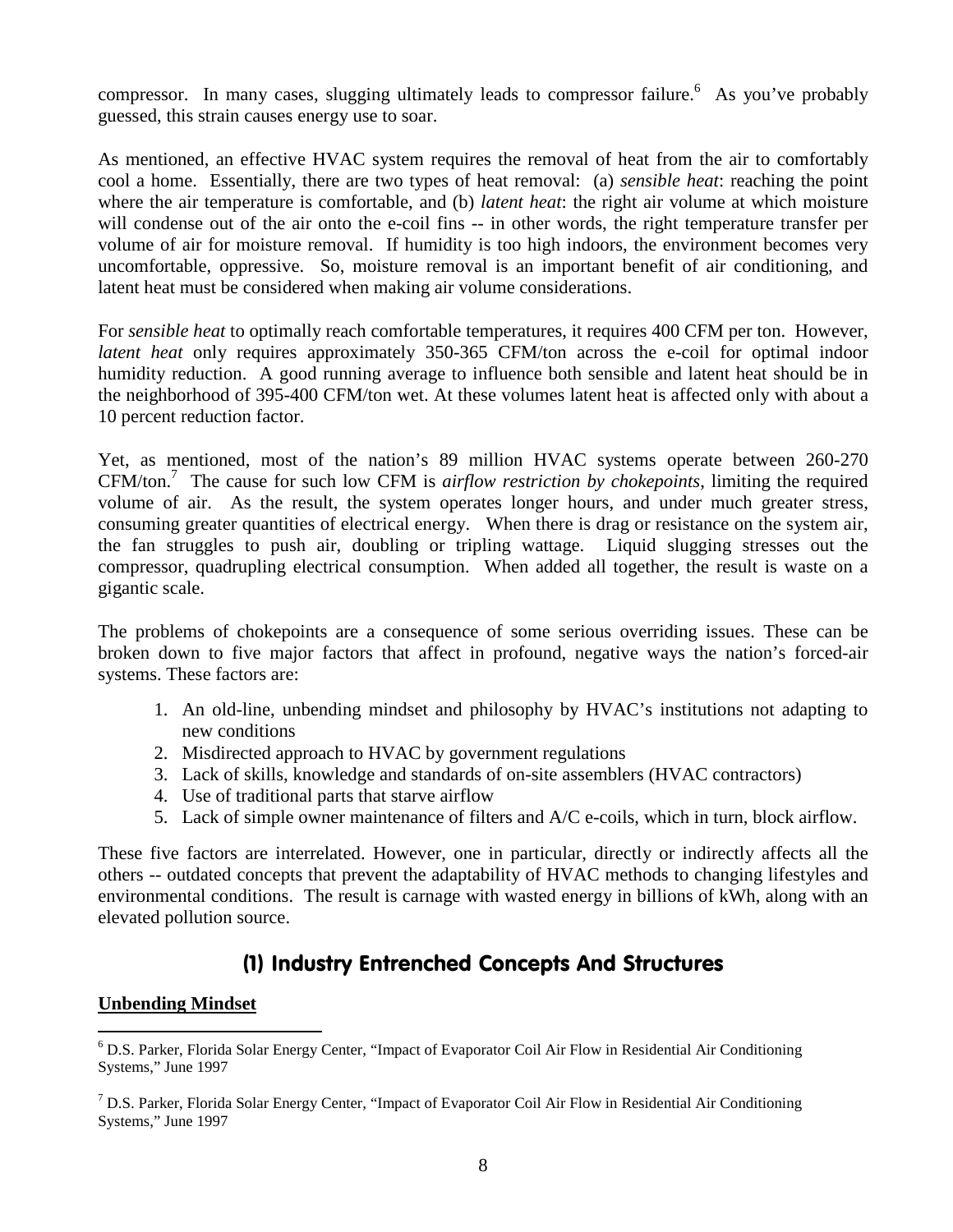As described above, the causes of this hidden waste are multiple and menacing. The first of these is something we term *"an unbending mindset or paradigm of the HVAC industry:"* -- in other words, clinging to antiquated concepts and processes that do not match well with changing conditions of modern societies, buildings and environments.

Energy-tight homes, larger populations and newer customs have created different indoor dynamics that make many HVAC methods obsolete. What is not well understood by the industry is that HVAC systems are not singular self-contained systems, but are now part of much larger structures and buildings. And within these bigger enclosures are powerful, unseen forces at play: new dynamics relating to the laws of physics, chemistry, airflow, biology and ergonomics.

It must be said that there is much that is commendable about the state of HVAC systems on the technical side. The engineering and component manufacturing is not only good, but in most cases, superior. Institutions, such as American Heating and Refrigeration Institute (AHRI), assure technical integrity of HVAC system components by establishing engineering standards, along with certifying each manufacturer's line-parts and related components.

But this has to do with the technical standards of unassembled parts, which are not problematic as separate pieces. Rather, the problem results from misdirected concepts, antiquated methods and misunderstanding of how separate components come together, are assembled and operate on site, within real world surroundings. The industry has been traveling much the same path – in their comfort zone for the last 75 years. In this scenario, adaptation to new dynamic conditions is very difficult, if not impossible.

An example of how the industry is so entrenched in it's thinking is their unquestioning acceptance of air filters (based upon an antiquated paradigm of capturing dust) and flex-ducts (a convenience for the contractor, but not airflow effective on the return duct side) for operational HVAC systems.

**First,** what is not understood is that the old-line system filter is one of the largest indoor sources of airborne contamination and one of the primary causes of air starvation and wasted energy. Filters are generally rated by what is called the MERV standard, which stands for "Minimum Efficiency Reporting Value." Basically, the MERV rating will indicate the ability of a filter to capture small particles. What we've found within the HVAC industry is a high propensity to "upgrade" HVAC systems to filters with higher MERV ratings. There is a perception that this is in some way better for the system. In fact, within the HVAC industry, the term 'high-efficiency filter' is a term often used to describe filters with a high MERV rating. However, in reality this is simply not the case -- the higher the MERV rating, the larger the air starvation and, thus, the greater the energy loss. This is a good example of *an outdated paradigm working against what should be the correct agenda of energy use and indoor air quality*.

**Secondly**, the use of flex-ducts generally reduces airflow because of the ribbed construction of the duct material, also starving the system of critical air.

Yet, despite these issues, the industry remains loyal to both these major components, particularly the filter. The only allowance made for filter variation is in different forms (HEPA, electronic, electrostatic, media, etc.) and MERV ratings. As this suggests, the industry tends to cling to antiquated methods, achingly slow to change along with trends in other areas such as: building materials, construction methods and lifestyles.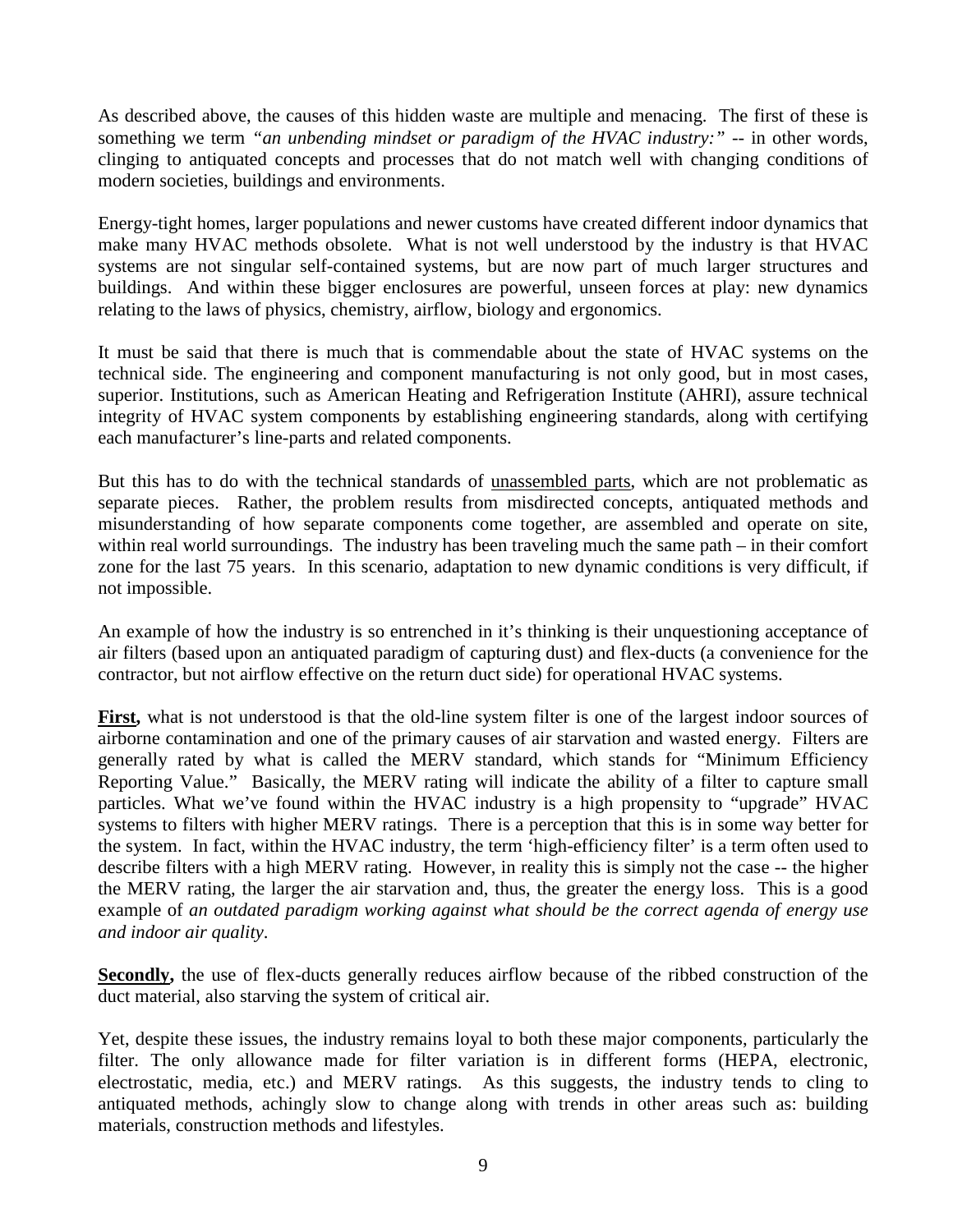It was over one hundred years ago when Willis Carrier invented the type of refrigeration that now conditions the air of our buildings. Not much has changed since that promising technical beginning. Engineering improvements have enhanced the performance of the HVAC system, but the technical process itself has remained the same. In truth, the HVAC industry is an old-line industry, hedged in with entrenched concepts and structures made up of manufacturers, associations, and contractors with attendant capital structures that make change difficult.

### **The Whole House Effect**

As mentioned above, the HVAC industry seems to be resistant to, or slow to recognize the idea that an operating HVAC system is not a self-contained appliance, but, rather a system made up of different components – filters, grills, ducts, registers, and the like. A HVAC system is much greater than a single furnace or air conditioner. It's an integrated part of a larger system – a building or a home. In a sense, the HVAC system is the environmental equivalent of a heartbeat -- forcing air through arteries of ducts into the larger body. However, being part of a larger system -- part of that immensity of wood, steel, glass, paint, cement and the like that make up today's buildings – means that the system will inevitably meet counter forces that make the HVAC system susceptible to the dynamic influences of the building itself.

With HVAC casting duct-like tentacles across the body of the home, it's the outer walls of the building that, in a sense, become the skin of the HVAC system. The walls of our homes protect us and hold most everything – both good and bad – within. As airborne conditions change within the building, those changes affect the smaller confines of what is thought of as the "system," and viceversa.

This concept of connections between the HVAC system and the home doesn't seem to be well understood by HVAC institutions, manufacturers, contractors and homeowners. It appears that these groups mostly view the HVAC system as a stand-alone appliance, set in place by a installer that will, no doubt, operate within the specified standards determined by the industry's engineering and testing laboratories.

#### **Shared Contamination and Bio-Nesting**

We will now review how the building, the people within, and the HVAC as part of the whole affect the indoor environment. Let's begin by looking at the quality of indoor air. Fact: the indoor environment of America's homes is more polluted than ever. The indoor air contains some 6-7 times more toxins, germs and house dust than even fifty years ago.

The EPA now lists indoor pollution in the top four pollution problems in the nation.<sup>[8](#page-9-0)</sup> Risk studies by the Science Advisory Board consistently rank indoor air pollution among the top four environmental risks to public health – ranked in order of environmental risks:

- 1. Nuclear Waste
- 2. Outdoor Pollutants and Green House Gases
- 3. Super Toxic Dump Sites

<span id="page-9-0"></span><sup>8</sup> Environmental Protection Agency's Website, www.epa.gov/iaq, accessed June 2003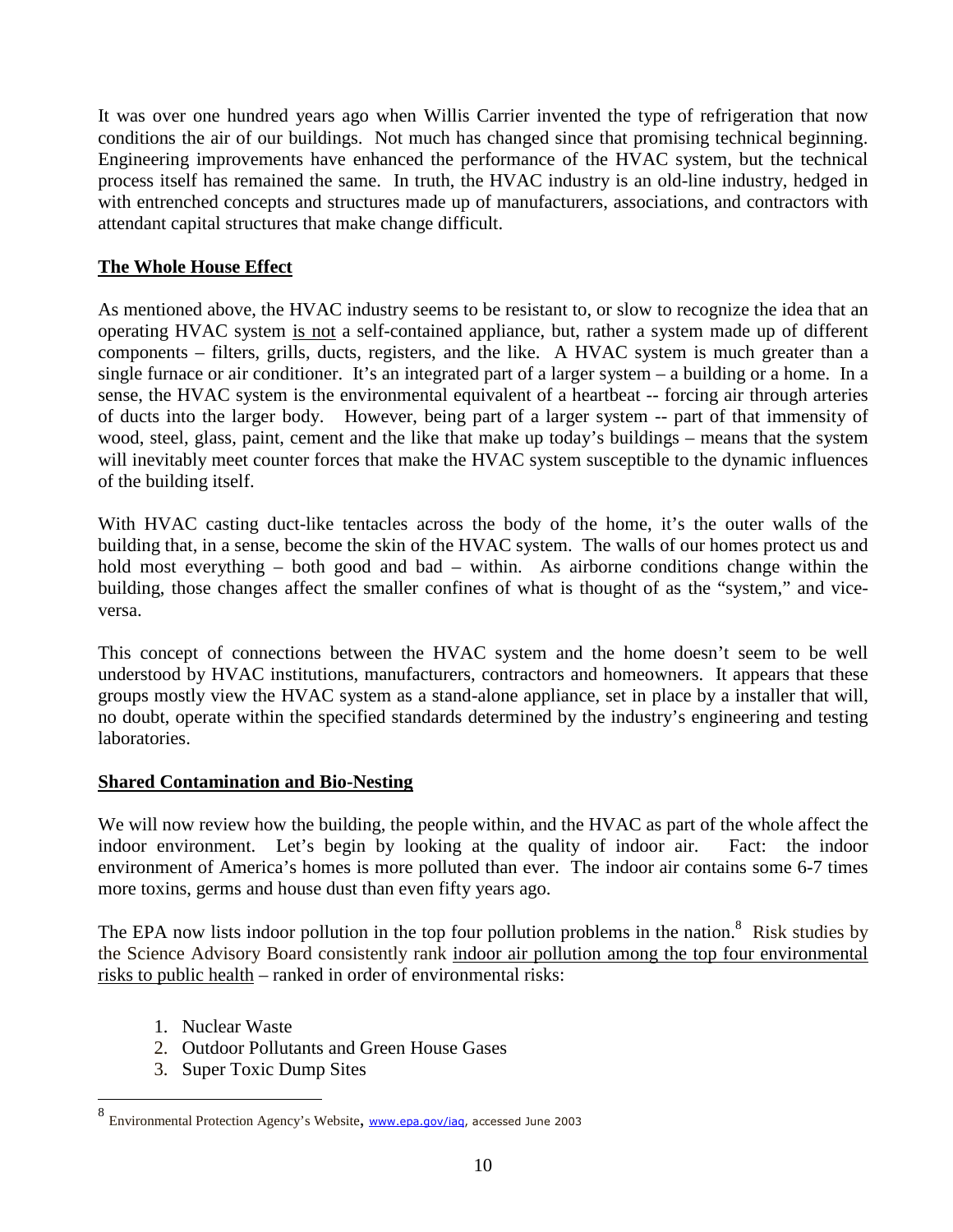## 4. Indoor Air Quality (IAQ)

The hazard of indoor pollution has increased over the decades to be ranked with the notorious, top tier of environmental risks. There are many causes for the increased levels of indoor pollution. These are:

- 1. Modern building by-products
- 2. Higher indoor moisture content
- 3. Higher use of cleaning and other chemical products for personal and household use
- 4. Higher indoor microbial growth and debris
- 5. More concentrated human by-products (such as hair, dander, dead skin, etc) caused by people living/working indoors at a much higher percentage than in former years
- 6. Higher presence of insect, cockroach and dust mite feces and debris
- 7. Bio-nesting growth within the HVAC unit (possibly the largest source of indoor pollutants)

As previously discussed, the outer walls of the home are the skin, the outer limits of the HVAC system. The two are irrevocably tied together with a common element -- indoor air. What affects one area will undoubtedly affect the other. In many ways, it is due to this common connection, that airborne pollution and higher particle counts are finding their way into our modern homes and the HVAC system. This indoor pollution, in turn, blocks airflow, causing a drop in operating efficiency – raising energy costs and waste.

But that is only part of the story: the HVAC system produces much of its own pollution and debris that affects operations. And, of course, the contamination generated by the HVAC system is then distributed back to the home, where people live. It seems that the HVAC system is the biggest culprit of indoor pollution. This generally occurs in two ways:

1. When the HVAC system operates, it can pull through the system (from the building's air space) a volume of air equal to 100-percent of the building's air volume about every 8-12 minutes. Hence, pollution and debris generated within the home is dragged by the HVAC fan into the system and back out again, redistributed to every nook and cranny of the building spaces not previously contaminated become such.

The "Venturi Effect", a scenario where air velocity speeds up as it passes through progressively smaller holes, drag high volumes of debris with it. Debris that was stationary and affixed in home spaces becomes airborne as it is pulled into the small opening of the HVAC return air entry. Furthermore, a certain percentage of this circulating debris collects within the system filter and A/C e-coil, starving airflow and increasing energy consumption.

- 2. The HVAC is perhaps the largest single source of contamination in the home based upon the biological nesting that occurs within the system. Simply stated, the system filter and the e-coil are perhaps the largest growth source of bacteria and mold in a typical home. It is estimated that the HVAC system produces up to 6-times more indoor pollution (toxins, germs, molds, allergens, house dust) than any other source. The by-products of this growth are airborne versions of:
	- a) Pathogenic organisms
	- b) Toxic metabolic gases (formaldehyde and benzene) from the microbial growth
	- c) Aggressive allergens, such as mold spores and mycelium enzymes particles
	- d) Microbial debris, dust and body parts.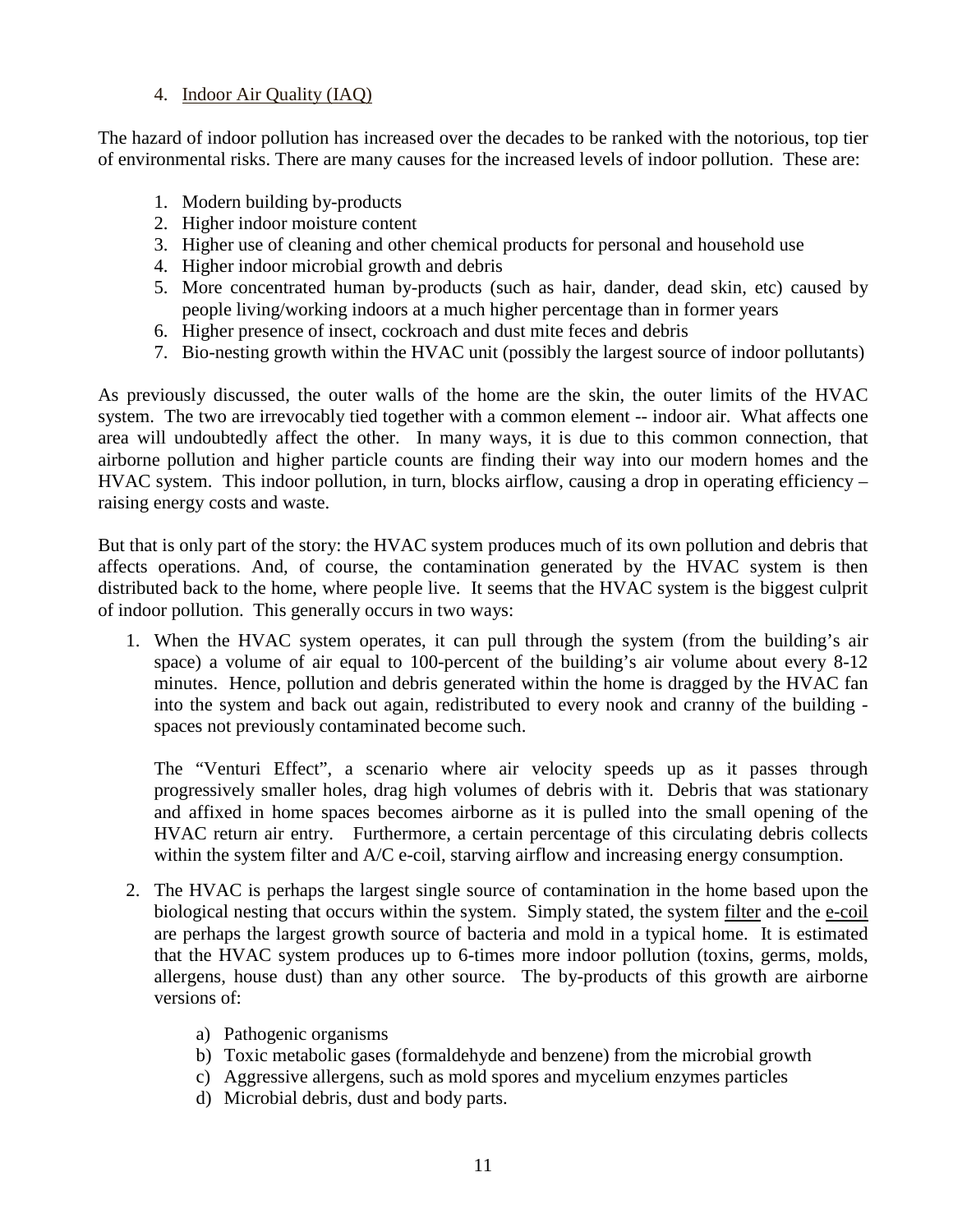Extreme levels of pollutants and toxins come from this growth, circulated by the system fan into the breathable air space. *Thus, the HVAC system not only grows the pollutants, but also becomes the mechanism by which they are propelled back into the space where people live.* In addition, this HVAC growth also loads up the filter and e-coil, choking off airflow.

In conclusion, there is a direct relationship between system collection and growth of pollutants and debris and energy consumption. Furthermore, what is generated within the house as a whole has a direct bearing upon the efficiency of the system.

## **Energy-Tight Buildings Seal In Contaminates**

During the 1970's, the U.S. faced major energy problems. War in the Middle East reduced worldwide oil production. Lines of cars formed at gas stations in both 1973 and 1977 due to the lack of petroleum. This led to new building codes to save energy within our homes and work places. The government required that buildings become *"energy tight."*

Before this movement to tighten up buildings, they tended to breathe with the outside air. Buildings were porous. The indoor air rather easily exchanged with the "fresh" outdoor air, helping to prevent a build-up of stale, contaminated inside air.

However, with the advent of energy-tight homes, pollution had nowhere to go and was essentially trapped within the home, resulting in stale, contaminated indoor air.

So, the root of indoor air quality problems can be traced, in part, directly to our need for energyefficient buildings. High-energy costs changed the way buildings were constructed. These new construction methods resulted in pollutants such as fumes, gases, toxins, debris, dust and other contaminants being sealed inside, sometimes accumulating to unhealthy or dangerous levels.

Our buildings now reduce the natural-occurring exchange of indoor and outdoor air. *Making homes more energy efficient exacted an unexpected price – unhealthy, indoor air.* And what happens to the building affects the efficient operation of the HVAC system.

#### **Infiltration of Contaminated Debris**

In physics, there are two "laws" that apply directly to indoor air pollution, which in turn affect energy consumption of the system. They are:

- (1) High pressure air always moves to low pressure
- (2) The smaller the hole in which a given volume of air has to funnel through, the higher the velocity of the movement of the air (with debris)

In essence, what this means is the greater the difference of pressure and the smaller the area through which air has to move, the greater the speed the air will move to the low-pressure. *This action creates the "Venturi-Effect" in which the air speed creates a vacuum that can actually "drag" large*



*particles through the small opening with the rush of air.* Due to modern construction practices, these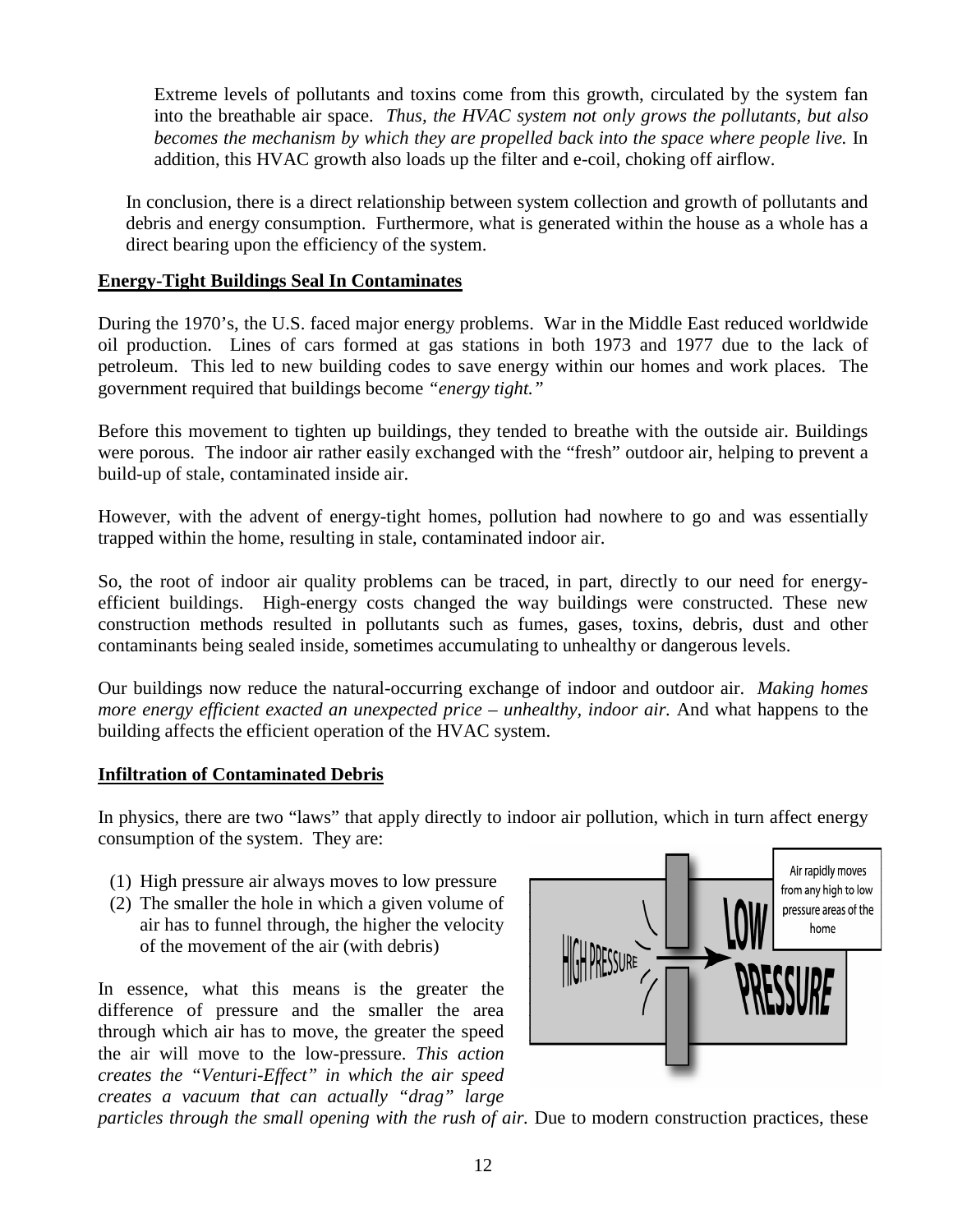two laws of physics dealing with air pressure and velocity now play a rather extensive role in increasing indoor pollution. Since the walls/floors/ceilings are more "energy tight" in today's homes, the holes tend to be smaller, resulting in greater velocity of debris-filled air rushing indoors. The accelerated rush is caused by:

- **Negative indoor air pressure** results from the loss of air to the outside due to *leaky air duct systems*, and the *exhausting of air by range hoods, clothes dryers and bathroom fans.*
- **Outside contamination** is "sucked" into the building at a higher rate due to negative indoor pressure and the "Venturi Effect" bringing pollution from the attic, crawlspace and garage.



It is estimated that over 90% of the homes in the nation with forced air systems have leaky air return air ducts, pulling contaminates either into the system from return air ducts or causing negative pressure in the home - resulting in infiltration from the attic, garage, and crawlspace under the home.

In theory, the closed-loop-system circulates the same air in the home over and over again, with little air being introduced from the outside. But in reality, something else generally occurs.

This "closed-loop-system" creates unintended pressure differences. When the fan is operating, the

*supply* ducts in most homes leak, in minor ways, air from in the ducts to the *outside* through the attic or crawlspace, *causing a pressure drop inside the building* due to the loss of air to the outside. In addition, the *return* ducts in most homes are the biggest source of air leaks, sucking in contaminated, outside air through wall cavities, cracks and flues.

Pollutants infiltrating into the home from garage, attic and crawlspace:

Pesticides, Chemicals, Carbon Monoxide, Insulation, Rodent droppings, Pollens, Molds, Soot, Gases, Radon

In addition, the *use of clothes dryers, exhaust fans or range hoods can further worsen the negative pressure difference within the home.* Operating dryers push about 175 CFM to the outside world, causing an internal negative pressure drop; kitchen fans push out 75 CFM; bathroom fans exhausts 50 CFM; an operating HVAC system loses about 200-350 CFM. All this lost internal air has to be made up somehow: air rushes in (infiltrates) carrying polluted debris from dirty attics, crawlspaces and garages. This is an example of how our current lifestyle changes affect the indoor environment and energy consumption of a HVAC system.

The illustrations below show a typical home environment and how pressure differences within can cause massive contamination to be pulled into our homes.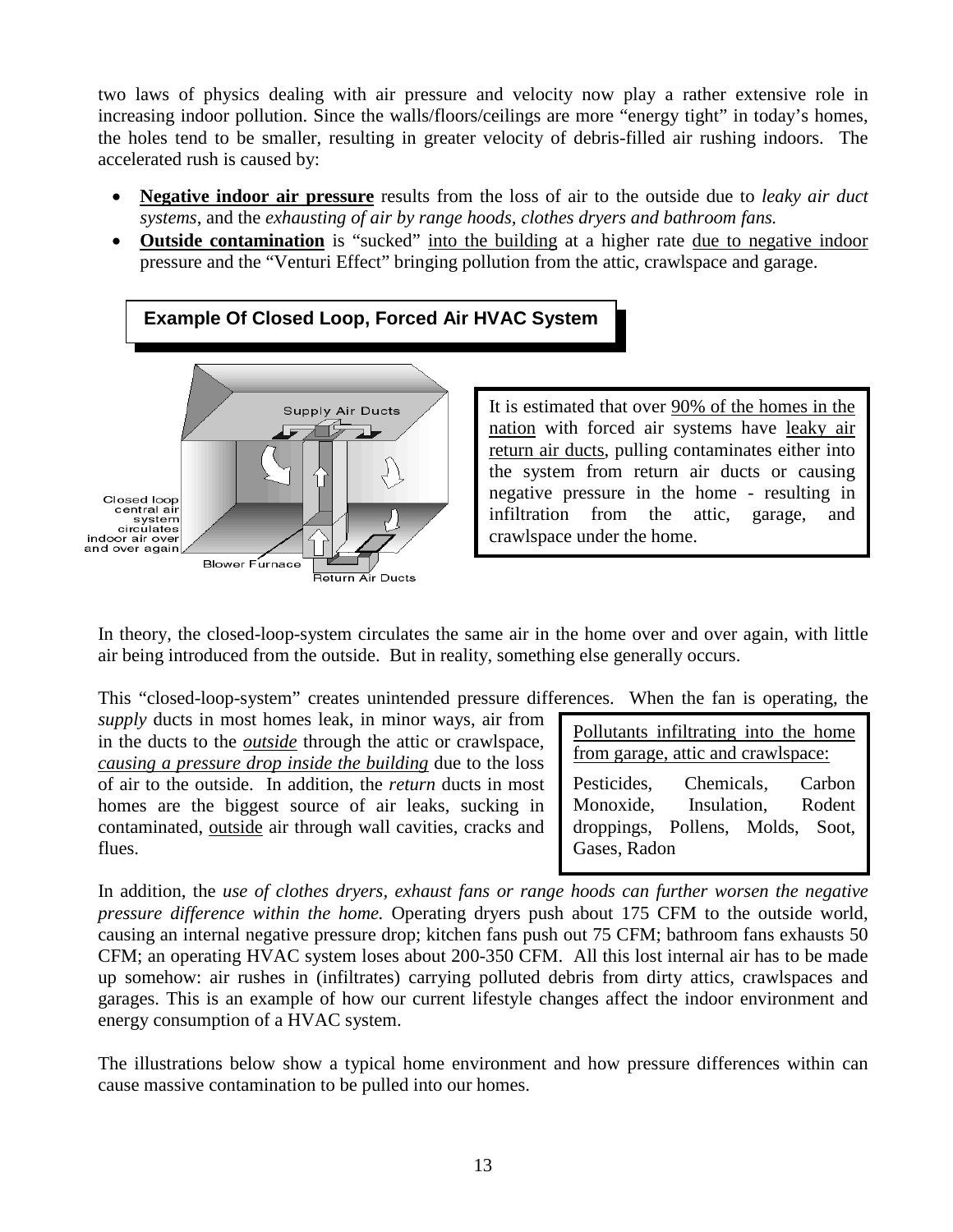

There are additional hazards created by *leaky return ducts*. Leakage in the return ducts not only draws

in dirty outside air, but also may cause a more immediate danger, namely -- poisonous gas – caused by a dangerous pressure drop in the utility area. As illustrated, leaky return ducts can suck the air in the furnace room and from around the water heater, creating a negative pressure drop. If the system has a cracked heat exchange, and a negative pressure causes back drafting from the water vent flue, this can release carbon monoxide into the utility room and back through the leaky return duct into the home.



Leaky return ducts can suck air from surrounding area, carrounumy ureu,<br>causing a pressure<br>drop. Outside air then rushes down the vent flues, pushing deadly carbon monoxide back into you home.

#### **Lifestyle Changes**

The way we live, the things we do and the conveniences of a modern society generate, in part, the indoor conditions we now face. The HVAC methodology has not adapted well to these lifestyle changes that have lead to the negative consequences being discussed.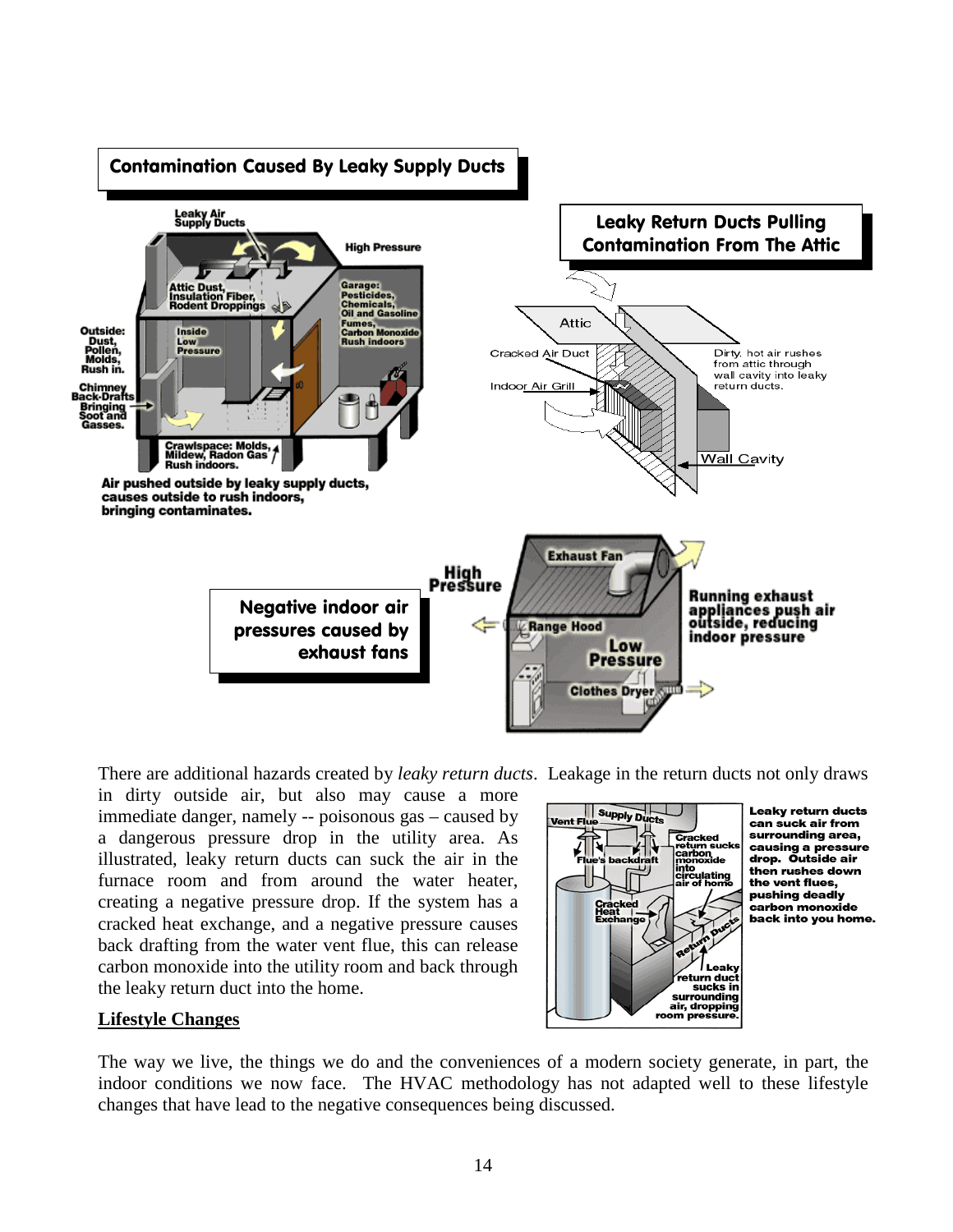1. **House Dust:** Close examination of common house dust shows that the "dust" is actually made up of a mixture of organic molecules (carbon and hydrogen). Dust is a hodgepodge of hundreds, if not thousands of smaller particles of different organic compounds - it's made up human/animal hair and dander, paint flakes, insect parts, insect/rodent feces, dead skin, carpet fibers, mold debris, plant pollens, etc. House dust is a product of how we live, an outgrowth of living indoors in a modern society – living/working indoors now up to 90 percent compared to 40-50 percent 75 years ago.

This makes house dust considerably different than "outdoor" dust – much of which is nonorganic. Since house dust is organic in nature, it becomes the nesting grounds and food source for dust mites, bacteria, molds and cockroaches. It is a reservoir for allergies and disease and the source of debris that collects at the chokepoints in the HVAC system, blocking off airflow and efficiency.

2. **Gases, Smoke & Odors:** Within our homes, we generate tremendous volumes of gases, fumes and odors from our newer lifestyle conditions. One group of toxic gases generated is the Volatile Organic Chemicals (VOC's). VOC's can be a carcinogen with a variety of health effects, including eye and respiratory irritation and damage; a hazard to heart, liver, kidneys, nervous system; cause for anemia and depression. Volatile chemicals can be found in a whole range of home-building materials, furniture, hair spray, chemicals in permanent-press clothing, or the soaps used in washing clothes or dishes.

And yes, mold growing within the HVAC system generates high levels of VOC's as metabolic gases (formaldehyde and benzenes).

3. **Equipment conveniences and contamination:** Self-defrost refrigerators are a recent innovation for a "higher quality" of life. However, on the negative side, this appliance generates tremendous levels of mold growth, along with allergens and toxic metabolic gases – in the unit's refrigeration coils. To be convinced, just pull the drip pan at the bottom of the refrigerator and witness the black or green mold slime.

Our lifestyles are much the same across the nation. We all tend to wash our clothes and dishes, and take showers and baths in much the same way – and in doing so, use hundreds, if not thousands of gallons of hot water that evaporates into airborne moisture. With homes being relatively energy tight, a hygrometer would find at certain points of a day, homes in Phoenix and Tampa will have similar, high levels of airborne humidity regardless of outside conditions. Anytime indoor humidity reaches and exceeds 50 percent (which most homes do when these water conveniences are in use), mold and dust mites have explosive growth. This results in an accelerated output of mold allergens and dust mite microscopic fecal pellets, which run into the billions. Of course, this debris becomes part of the house dust, which, in turn, collects at the chokepoints of the HVAC system.

The HVAC system is a part of our modern lifestyle (before 1947 A/C systems were rarely found in homes) - and as we have seen – it may be the biggest polluter and certainly the largest home energy hog to be found.

# (2) Misdirected Government Regulations

Air conditioning and heating systems are doing their part to make America's homes the second largest consumer of energy resources nationwide -- second only to automobiles. Millions of barrels of oil, tons of coal, and billions of kilowatt-hours of electricity are involved in supplying energy for our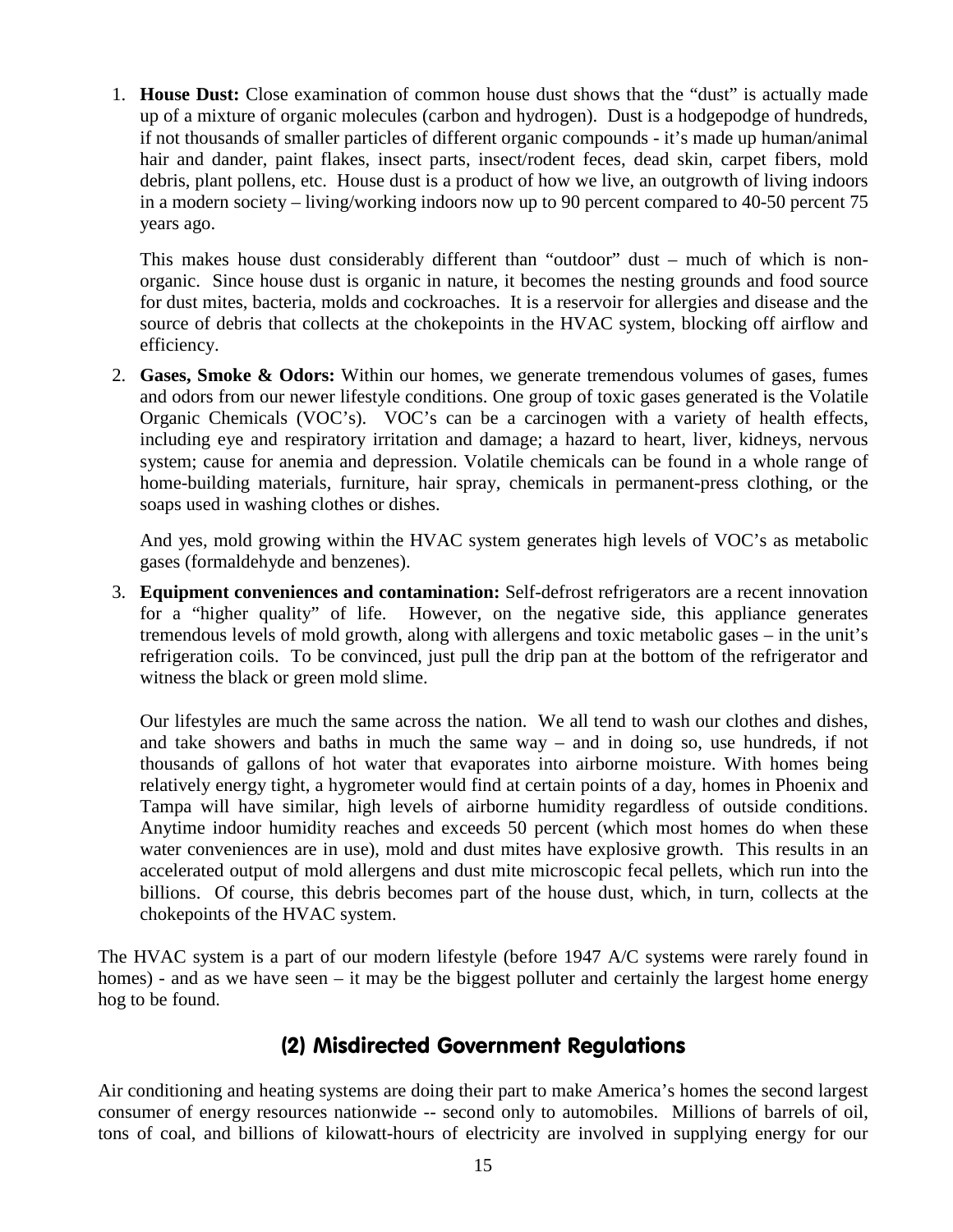homes. This massive strain on energy resources has drawn the attention of both state and federal governments. The federal government has now stepped in to try to legislate America out of an energy crisis.

In January of 2006, the U.S. Department of Energy announced the introduction of 30 percent higher efficiency standards for air conditioning coils and components produced in or imported to the United States. The standard would be raised from a Seasonal Energy Efficiency Ration (SEER) of 10 to 13.

Of course, this approach is, in many ways, flawed. It's not that the change in rules by the government caused the massive waste of energy - that problem developed for other reasons over years. However, the new regulations don't address the long-term problem adequately, and offer nothing but a shortterm band-aid.

Here are some issues regarding the new regulations:

- 1. It appears the rules were designed to help us "feel good" about doing something. Unfortunately, it needlessly avoids effective strategies that could work, even in the short run.
- 2. With the new SEER standards, HVAC systems are treated as factory made, self-contained appliance. People looking at SEER ratings could come to the mistaken conclusion that the ratings are essentially the industry's version of an Energy Star rating, which, of course, would be wrong.
- 3. Savings reaped by the program, if any, are years away. The regulatory standard is for new installs only. With 1,500,000 – 3,000,000 new/retrofit units being installed per year, it will take more than 25 years before the present 89-million systems are replaced
- 4. The majority of new 13+ SEER rated systems being installed fall short of anticipated savings of required SEER.

Fundamentally the legislation is firmly planted within the old industry agenda -- outdated HVAC concepts. The new regulations did nothing to correct the methodology, and, perhaps, even have complicated the problem -- especially, if expectations are for a huge rush of savings. Such a large crisis of energy waste cannot be corrected unless much of the industry's agenda is first corrected.

## **The Feel-Good Effect**

The problem is that government standards do not tell the whole story when it comes to the actual energy efficiency of America's air conditioners. The fact that air conditioners must now meet a standard of 13 SEER may look good on paper, but once installed, these air conditioners might actually only be achieving the performance of a 10 SEER system or lower.

How can that be? For one thing, lab conditions are much different than real life conditions. While many variables that affect actual energy efficiency have been controlled in a laboratory setting, they remain uncontrolled in America's homes. Advanced Energy reports the following:

*"When a manufacturer sends equipment to a laboratory to establish its SEER rating, you can bet the equipment is set to perform its best under the test conditions. But real conditions in a home, not controlled lab conditions, determine how equipment will perform…"[9](#page-15-0)*

<span id="page-15-0"></span><sup>&</sup>lt;sup>9</sup> Advanced Energy, "Get the FACTS about SEER and Deliver Better Customer Value," 2000, http://www.advancedenergy.org/buildings/knowledge\_library/heating\_and\_cooling/seer\_facts\_bulletin.pdf (accessed August 12, 2006).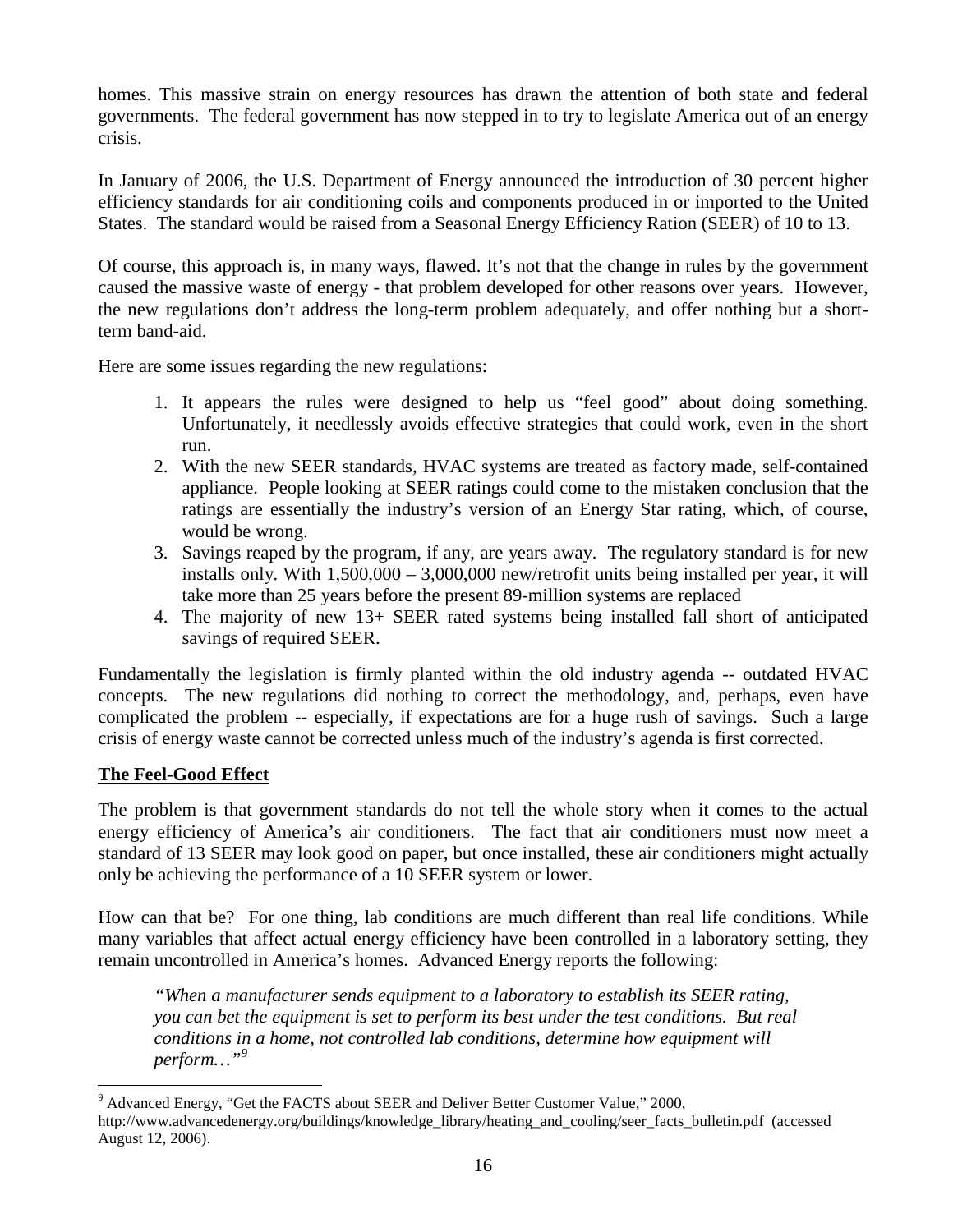Field experience often shows that these conditions are not being realized, and the equipment performs lower than its rated SEER. In other words, A/C coils that are rated to perform at a level of 13 SEER in a lab will most likely fall short of that mark when installed with other components in a home.

As already discussed there are a multitude of factors that affect actual energy efficiency of air conditioners — so many, in fact, that it would be impossible for the government to mandate standards for all of them.

## **A Savings, If Any, Years Away**

The U.S Department of energy admits that if there are savings, it will be over 25 years in happening. As reported in *Energy Hogs*, "*The rise in efficiency would, according to the Department of Energy, save 4.2 quadrillion Btu's (quads) of electricity over the next 25 years."[10](#page-16-0)*

And further, even if there was some way of saving 4.2 quads of energy over the next 25 years, that is small when compared to the rise in energy consumption and cost in the short run. In other words, government standards are not offsetting our increasing appetite for energy now.

Yes, if the industry methodology was first corrected, the standards set by regulations could have a positive long-term effect within that new framework, but there would still be little impact upon shortterm savings, a savings that is desperately needed now.

So something else must be done to realize what could be the largest single source of energy savings in the shortest period of time – correcting the energy waste of the existing 89-million HVAC systems in America.

# (3) Inferior On-Site Assembly

#### **The Competency Factor**

To a large degree, the competency of the HVAC contractor determines the efficiency of an operating HVAC system. A properly trained installer can take certain measures to assure that the air conditioning unit can function near the SEER ratings established by a testing laboratory. Advanced Energy reports that a competent contractor: *"may be able to deliver greater comfort and lower energy costs using SEER 10 equipment than another contractor delivers using SEER 14 equipment." [11](#page-16-1)*

You'll notice they say a contractor "may be able" to do this. This is because, in reality, a contractor will rarely be able to achieve anywhere close to the theoretical standards set by a testing laboratory. Therefore, there is little, if any, hope of achieving even a minimum standard of energy efficiency in practice. The reason? It's simple, a HVAC system is a "custom assembly" of hundreds of parts taking place on site – and not under factory certified standards.

<span id="page-16-1"></span> $11$  Advanced Energy, "Get the FACTS about SEER and Deliver Better Customer Value," 2000, http://www.advancedenergy.org/buildings/knowledge\_library/heating\_and\_cooling/seer\_facts\_bulletin.pdf (accessed August 12, 2006).

<span id="page-16-0"></span> $10$  Chris Kielich, "Stronger Manufacturers' Energy Efficiency Standards for Residential Air Conditioners Go Into Effect Today," U.S. Department of Energy, http://www.energy.gov/news/3097.htm (accessed August 12, 2006).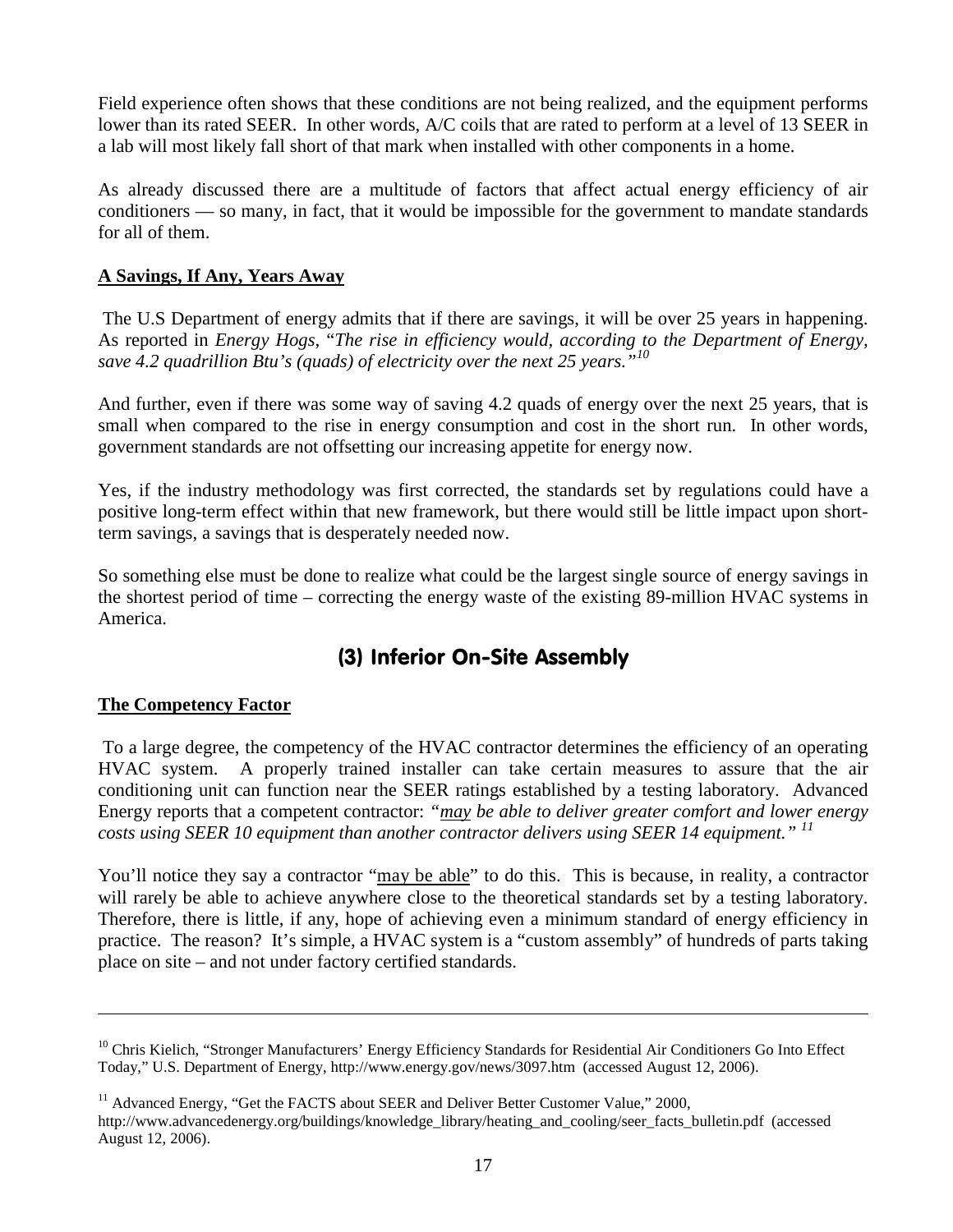A HVAC system is not a finished, self-contained appliance, which neatly leaves factory doors, boxed in ribbons and bows. HVAC units are "installed" at building sites in entirely different ways compared to home appliances, such as refrigerators, ranges, microwaves, TV's, computers, washers/dryers, etc. These self-contained, factory assembled appliances leave a plant under the riggers of strict quality control standards and specifications.

This is not the case with HVAC systems.

In fact, a HVAC system consists of up to fifty separate pieces coming from many different suppliers all combined together in a custom installation by a heating and air conditioning contactor. The installation, or 'on-site manufacturing', performed by the contractor is an important variable in considering the effectiveness and efficiency of a HVAC system, because how the unit comes together is entirely at the mercy of the field contractor. Unfortunately, most of these professionals lack the competency and training to apply factory standards and quality control at the site. For example, it is estimated that only about six-percent of the nation's HVAC contractors ever do a simple "static test" or "airflow measures" to validate the effectiveness of their system assembly.<sup>[12](#page-17-0)</sup> Under such substandard, on-site manufacturing conditions, flaws abound during the installation process.

It is for this reason that many contractors, assembling systems at identical sites, will install vastly different designs. And because the variables surrounding HVAC operations are so numerous (and rarely accounted for), each system will have several deficiencies. In practice, each HVAC site is "custom-made," the designs coming from uneven, inconsistent practices of contractors - and limited by an array of unrecognized variables.

This means that HVAC systems cannot be classified with anything approaching energy standards, such as factory-produced home appliances. Refrigerators, ovens, dryers, washers, TV's, etc., can be effectively energy rated because: (a) these single-set, autonomous home appliances are not part of the building itself. The environmental forces within the home affect them very little; and (b) these selfcontained appliances come from the factory as a single inspected unit. Therefore, an appliance with the 'Energy Star' logo can be used with confidence that the product will indeed reach and maintain its peak operating performance in its operation.

Again, this is not the case with HVAC equipment.

It goes beyond reason that individual parts, custom-assembled in the field by untrained installers could assemble anything close to laboratory set standards. In practice, this does not happen. Furthermore, most contractors rarely do after-install testing to verify effective operations of a system.

In conclusion, the establishing of rated standards by governmental agencies and institutional associations for field assembly and operation of air conditioning systems cannot and will not make any appreciable inroads in efforts to significantly reduce energy waste in the home. It is important to note that these minimum standards are only required on new installations, and, as illustrated earlier, these installations continue to fall far below these minimum standards. So, by their own ratings, they are failing.

<span id="page-17-0"></span><sup>&</sup>lt;sup>12</sup> D.S. Parker, Florida Solar Energy Center, "Impact of Evaporator Coil Air Flow in Residential Air Conditioning Systems," p. 1, June 1997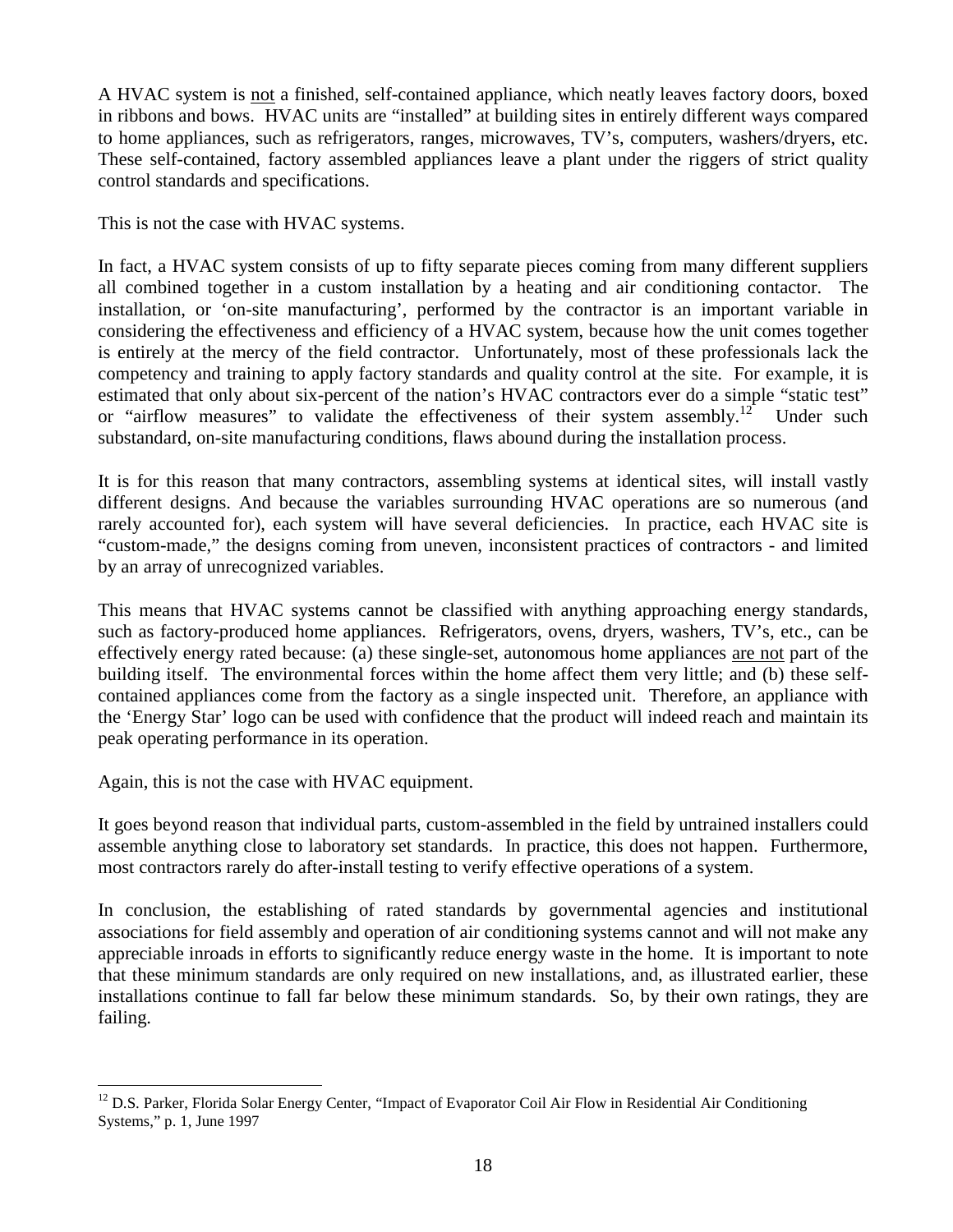In addition, the situation will only get worse over time. If a new system is running 20 percent below its stated performance rating immediately after installation, how will it run when it is 5 years old? 10 years? The average age of America's HVAC systems runs between  $10-12$  years.<sup>[13](#page-18-0)</sup> Think how the operating conditions of these units have deteriorated since initial install.

#### **Inadequate Tools for Testing**

Part of the reason so few contractors do any pressure or airflow tests following installation is due to the lack of availability of sophisticated tools developed for HVAC specific tests. For example, automobiles are kept at reasonable efficiency (measured in miles-per-gallon) through periodic smog, safety, and system diagnosis measurements by the use of such things as dynamometers. However, no such tool exists to fine tune a HVAC system.

Of course, this may not be a fair comparison: cars are autonomous units, rolled off assembly lines. They are thoroughly tested in quality control and set-up to be systematically maintained under dynamometer tutelage. Unfortunately, HVAC has no similar process or equivalent diagnostic tool.

Yet, in many ways, HVAC, by its nature, needs more and better computing devices for compound system diagnostics -- something to analyze on-site complex variables and bring together a telling picture of integrated functions that lead to superior system performance. Such a device would not only be useful for initial setup, but also for after-market maintenance.

The industry is way behind others when it comes to availability of sophisticated testing devices. Such devices are sorely needed for onsite assembly. Major progress is needed in this area if there is any hope to create more standardized testing to verify high performance and low energy consumption.

# (4) Traditional Parts Starving Airflow

As previously stated, there are three key components that restrict airflow in the system. They are: (1) highly restrictive (those with high MERV ratings) and/or clogged filters, (2) clogged A/C evaporative coil (loaded with debris and mold growth), and (3) undersized return air ducts.<sup>[14](#page-18-1)</sup> When one thinks of a HVAC system, one imagines the system air ducts reaching out, tentacle-like, across the home feeding conditioned air to its occupants. However, it must be noted the *three major chokepoints are located in only one segment of the system -- the air return side of the system,* not in the supply side that feeds conditioned air back into the home. This understanding is vital: the majority, if not all of the energy and pollution problems of the HVAC system are confined to this one sector. Thus, if this one area can be modified and restructured to work better in today's environment, then the majority of the energy and pollution issues can be solved. Efforts in other sectors within the HVAC system will not yield as good results and, therefore, are not recommended until the return side of the system is made to be as efficient and clean as possible.

This doesn't mean that other components of the system aren't problematic. They are. To a large degree, these other issues consist of one of two problems. They are: (a) gas or refrigerant charge malfunctions at the condenser coil, and (b) inadequate fan function and speed for indoor cooling.

<span id="page-18-0"></span><sup>&</sup>lt;sup>13</sup> D.S. Parker, Florida Solar Energy Center, "Impact of Evaporator Coil Air Flow in Residential Air Conditioning Systems," p. 3, June 1997,

<span id="page-18-1"></span> $14$  D.S. Parker. Florida Solar Energy Center, "Measured Energy Savings From Retrofits Installed In Low-Income Housing In A Hot and Humid Climate," p. 4, June 1998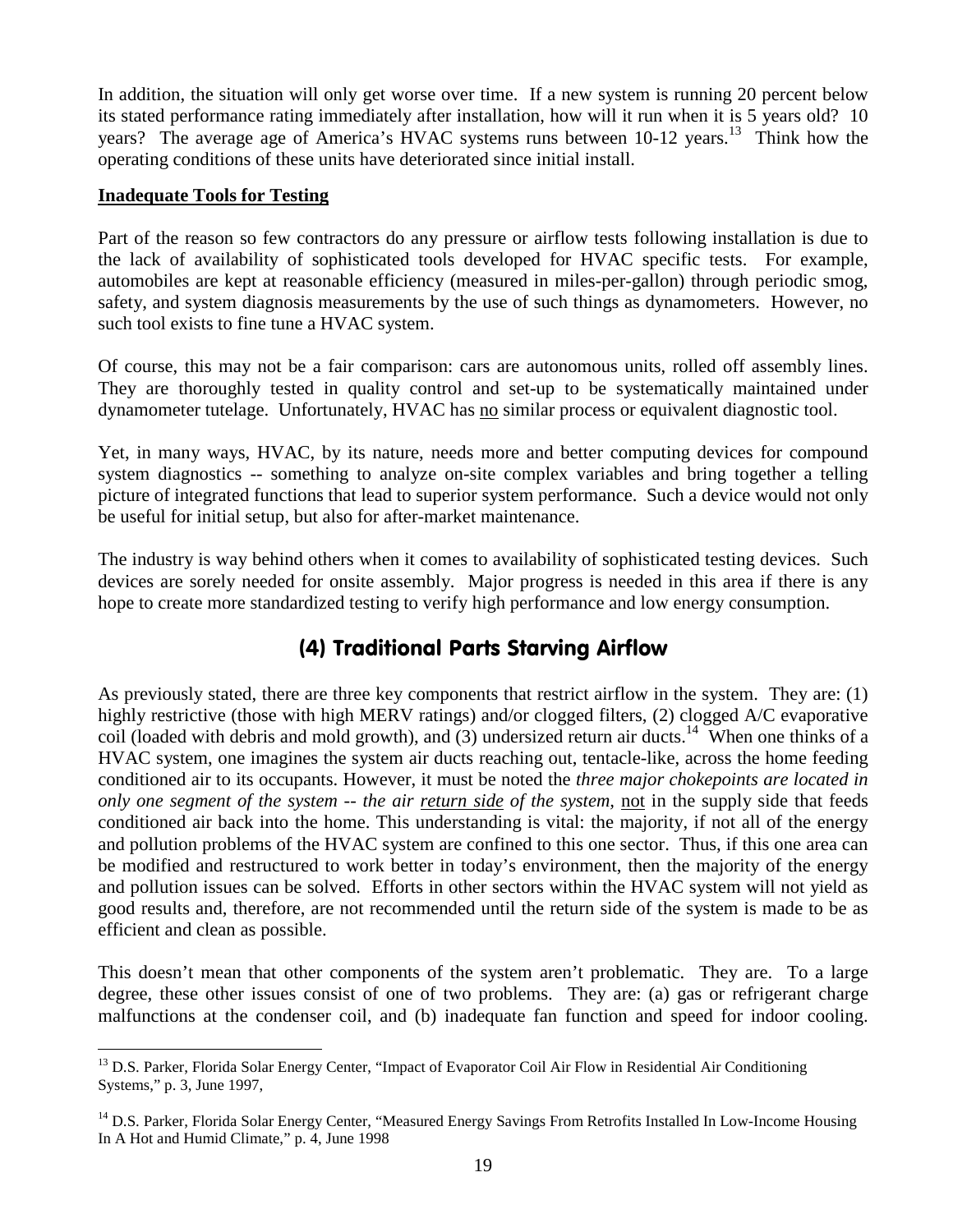However, take note that these issues exist primarily because of inadequate airflow at the e-coil. So, again, we are faced with problems of airflow restriction!

So simply stated, airflow resistance and inadequate air volume are the major culprits to system efficiency. As the result, studies suggest that the nation's installed HVAC systems: *"…only operate at 55% to 70% of rated capacity.*" [15](#page-19-0) This would suggest an *inefficiency* level (SEER) of air conditioners of 30 – 45 percent - we use in our report an inefficiency factor of 34-percent for HVAC systems.

As you are probably aware, there are two coils and fans within a HVAC system. As mentioned, the two coils are: the evaporative coil or e-coil (located inside at the fan/blower housing), and the condenser coil (located outside with the gas to liquid compressor). The indoor fan circulates the air throughout the house while the outdoor fan cools the compressor in the condenser unit.

To better understand these elements, let's look at how these connections develop and why related problems arise. Of course, there is always a chance of component failure, which can negatively affect the system. However, as you'll see most issues related to efficient system functions are linked to airflow volume and air resistance.

**Cubic Feet per Minute (CFM):** simply stated, the efficiency of either the HVAC condenser or e-coil is dependent upon achieving the proper amount of airflow. As mentioned, the proper airflow for the HVAC system is 400 CFM per ton passing through a **clean** e-coil. The reason for this is the 400 CFM per ton dictates the proper gas-charge

There are system designs that have no connection to airflow problems, but can seriously affect efficiency of the HVAC unit:

- System over sizing, causing what is referred to as "short-cycling." Short cycling uses increased energy consumption and wear and tear by turning off/on too fast and too often. It is estimated that about 50 percent of all systems over 10-years old have this problem.
- A/C return air duct return *intake opening* not near the stratified hot-zone of the ceiling of the home. The hotter the return air, the more efficient the evaporation and cooling at the ecoil. Most of the nation's return intakes are at or near the floor, limiting e-coil efficiency.

level and the metering of the refrigerant flowing from the compressor/condenser coil. As the amount of air flowing through the system drops, the evaporation rate at the e-coil deteriorates. And when that happens, not only is cooling efficiency lowered but *slugging* back to the condenser accelerates.

To carry this analysis one step further, the level of charging and metering of refrigerant at the condenser coil is set for 400-CFM per ton at the e-coil. However, since most real world systems operate around 270 CFM per ton, then *overcharged* (or excessive refrigerant) is the common state of America's HVAC systems. This overcharged state is not only terribly inefficient, but increases slugging, traumatizing the condenser to the point of possible failure.

Let's return to examine the reasons for not achieving proper CFM:

- Airflow resistance is too high. This is caused by system chokepoints like *highly-restrictive filters* and *dirty, clogged e-coils.*
- Fan speed is set too low in relation to demand and/or changing conditions.

<span id="page-19-0"></span><sup>&</sup>lt;sup>15</sup> Air Conditioning, EER, SEER, SEER Ratings, BTUH, BTUH, BTU, Capacity Ratings, - Evaporator Heat Load, www.udarrell,.com/air-condtioner-capacity-seer.html, page 1, accessed October 11, 2006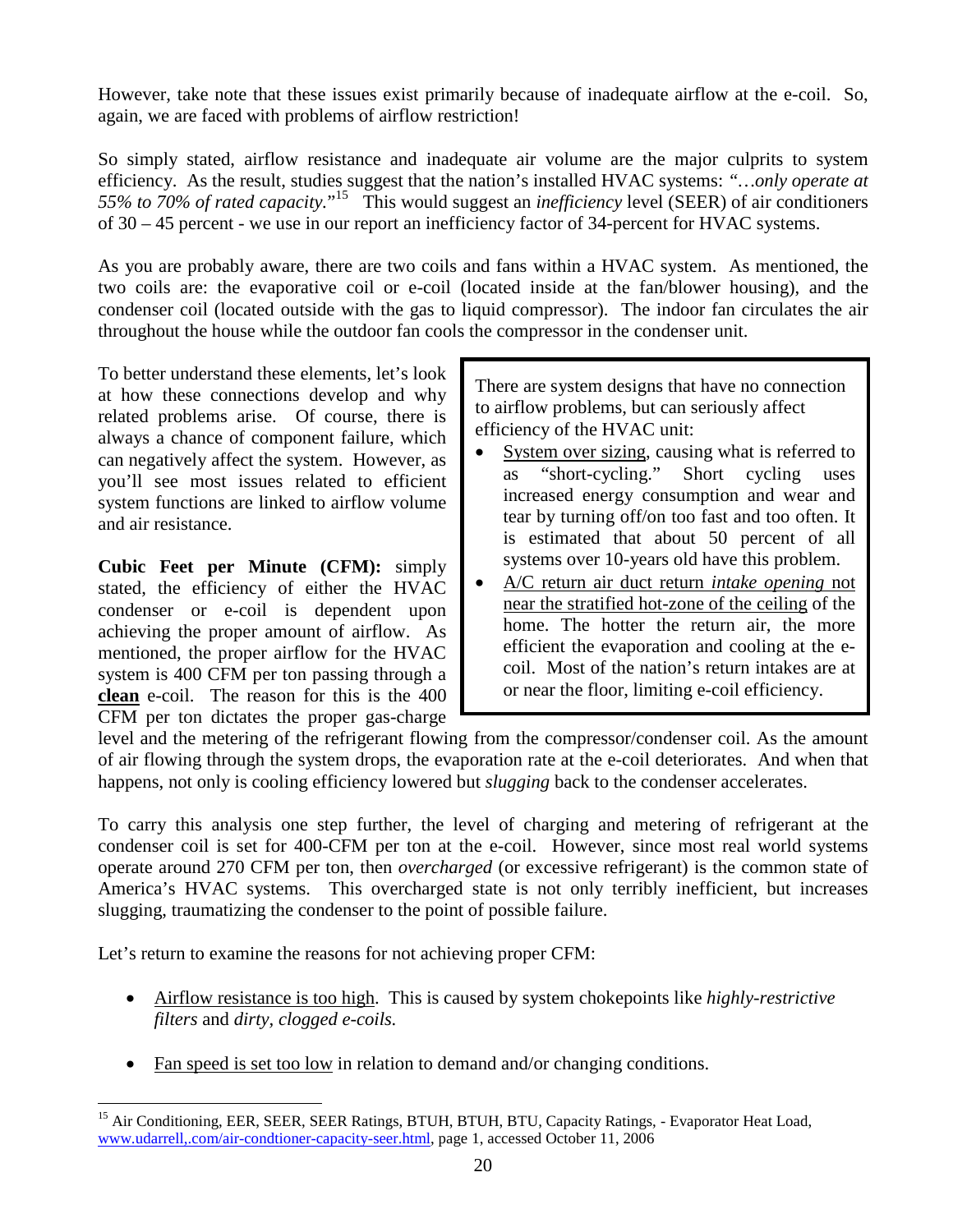Either one of these conditions leads to other complications -- more often than not, these issues go unrecognized by most contractors:

- Failure to recognize that current fan speed is not adequate to overcome future airflow resistance from accumulated debris collecting on the filter and e-coil. This is also true if the resident installs a high MERV-rated filter after the original installation. As resistance (and debris) builds up over time, airflow drops because fan speed was originally set too low to overcome the accumulated debris resistance.[16](#page-20-0)
- Overcharging the refrigerant, believing that doing so will solve problems of future low airflow.

Much of these issues could be resolved if the major chokepoints (filter and dirty e-coil) were eliminated. In doing so, the proper fan speed and gas charge could be effectively set and remain so during future operations of the system.

#### **Static Pressure**

We all recognize the need for proper CFM to achieve system efficiency, but there is a force that negatively impacts CFM in a substantial way. This force is called "static pressure." Static pressure is a measure of resistance of airflow drag across two points (i.e., across a filter or an e-coil). Resistance, as you can imagine, will slow down the velocity of air (a key component of CFM).

Airflow of above 450 CFM/ton can also be hurtful to system efficiency - air moves much too rapidly for effective heat exchange at the coil. And along with the extreme velocity, moisture of the circulating air cannot properly condense on the coil - the indoor air becomes oppressive as humidity jumps, people feel wet and uncomfortable. *So the speed of the fan of the HVAC system must be at or near 400 cfm/ton for effective operation, energy efficiency and airborne moisture reduction.*

Within the HVAC industry, the primary response in dealing with air resistance (filters, e-coils, undersized returns, etc.) is to increase fan speed, attempting to push more volume to the e-coil. But to do so increases the energy use of the *fan* and the system itself. For, example, in a study it was found a system designed for 800 CFM to the e-coil had a restrictive air pressure of .83" Inches of Water Column (IWC), resulting in a fan power draw of 347-watts. But with that same system, when the air pressure restriction was reduced to .40 IWC, the power consumption dropped to 167-watts – a 52 percentdecline in fan energy use[.](#page-20-1) $17$ 

Earlier, we cited undersized returns as a major choke point, but we'll soon see how the "undersizing" of the return ducts leads us back to the filter. In the meantime, we'll look at an example of how the mindset of the HVAC industry leads to dysfunctional installation methods resulting in inefficient system operation.

#### **Furnace As A Chokepoint**

To declare the furnace as a problem in the issue of energy waste within the HVAC system is tantamount to industry heresy. The gas or oil furnace is so fundamental to the "heating" nature of the

<span id="page-20-0"></span><sup>&</sup>lt;sup>16</sup> D.S. Parker, Florida Solar Energy Center, "Impact of Evaporator Coil Air Flow in Residential Air Conditioning Systems," p.8, June 1997,

<span id="page-20-1"></span><sup>17</sup> D.S. Parker, Florida Solar Energy Center, "Impact of Evaporator Coil Air Flow in Residential Air Conditioning Systems," p.14, June 1997,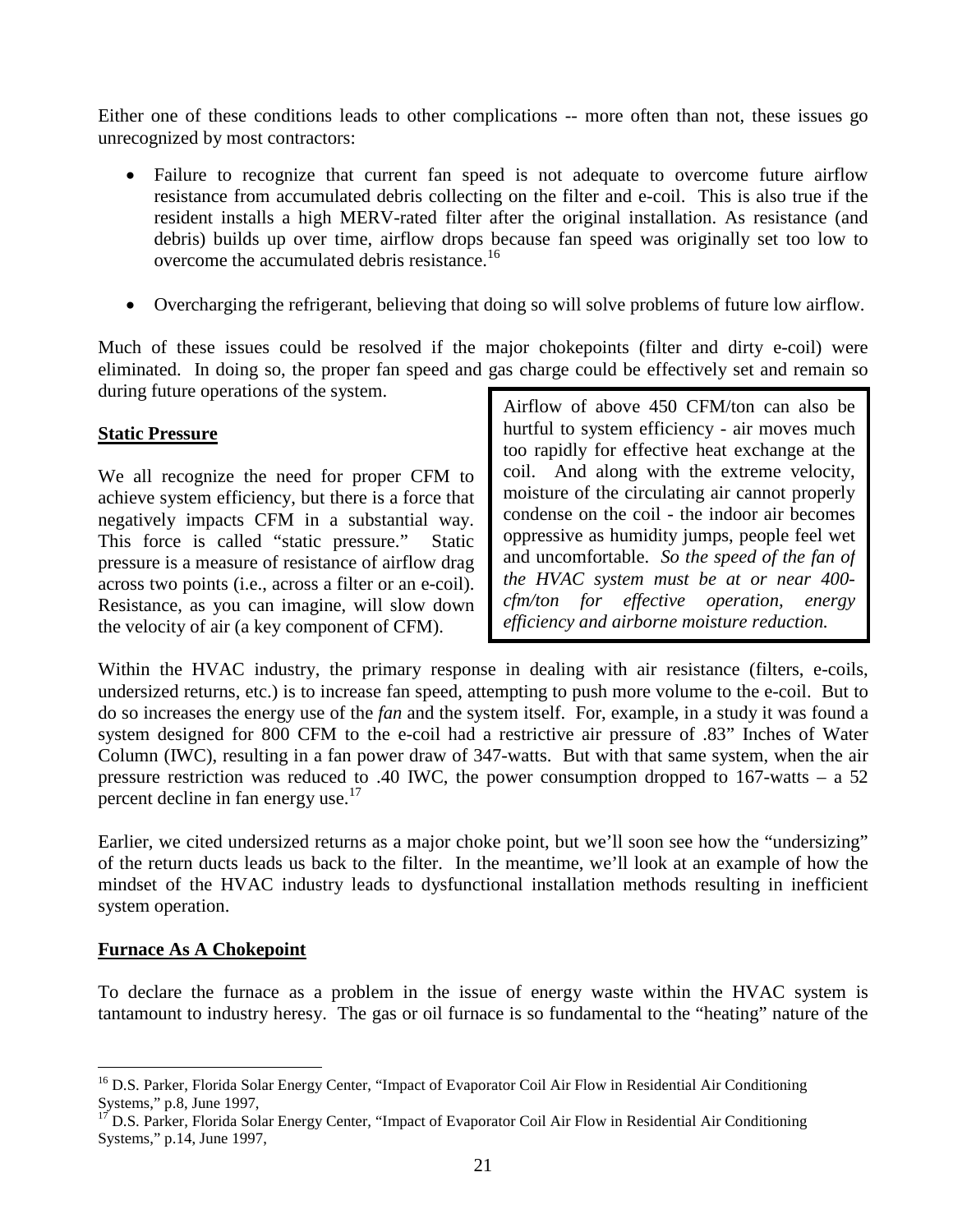equipment, and has been for years. However, the disorderly integration of HVAC components, especially the furnace and e-coil, demonstrates how firmly the industry clings to its past.

The sequence of fan, furnace and e-coil, in that order, is at best disjointed, and not worthy of design standards for integrating mechanical and electrical elements. About 75 - 80 years ago, the industry introduced the gas/oil furnace with a fan as a single housing. Then, following WWII, home airconditioning was introduced. The demand, as you can guess, was high. Not daring to interfere with the revered box of steel, which made up the fan and furnace combination, the industry perched the A/C evaporator coil on top. To this day, the e-coil is not integrated into the autonomous housing of the furnace and fan, but rather is introduced almost as an add-on.

This lack of design integration is not the main issue, but does serve to demonstrate how the industry adheres to precedence. The main problem of the HVAC setup is the *sequence of components*. To explain, the components positioned first in sequence have first right to airflow; the component positioned second has second right and so forth. What this means is that the e-coil, due to its orphanlike status, is left to make do with third rights to airflow.

Why is this a problem? First, the A/C system is the single largest consumer of electrical energy of the HVAC unit, and certainly the biggest in the entire household. Due to such high levels of energy consumption, this is where most energy waste will occur -- a waste resulting from starved airflow. Therefore, logic would suggest the e-coil deserves to have first rights of airflow, not last.

So, why is the furnace a problem? First, the e-coil is dependent on a much larger volume of air than that of the furnace: the furnace needs approximately 30-40 percent less airflow than the e-coil. It is for this reason a HVAC unit has, at a minimum, two fan speeds - a higher speed for cooling the air, and a lower cycle for the heat season. Requiring less airflow (compared to A/C) means the furnace is less demanding and can be further from the fan than the e-coil. A simple analogy would be like trying to evaporate water from a pot sitting 12-inches from a hot burner. At first, nothing will happen. But as the pot draws nearer to the burner, minor evaporation can begin. Finally, with the pot on top of the burner, there is sustained and effective evaporation of the water.

This same principle applies to the A/C coil. To achieve maximum evaporation, the coil needs to be as close as possible to the heat source. The closer the e-coil is to the fan, the nearer it is to the highest volume of heat source (air). This also has an additional benefit: with the e-coil being closer to the fan there is less resistance, meaning the fan can supply airflow at lower speeds, reducing energy use.

In the current setup, with the furnace being first in line, the air is forced to weave through the interior of the heat chamber before getting to the e-coil. Not only does this build resistance, but also places the e-coil at a greater distance from the heat source. Under such conditions, the fan struggles in trying to overcome the resistance.

The industry's rationale for <u>not</u> giving the e-coil first rights for airflow is that if the coil is before the furnace, water condensation can blow off the coil, coating the furnace combustion chamber, causing damaging oxidation and rusting.

However, proponents of moving the e-coil point-out that newer heat tubes are made of high-quality carbonate and/or ceramic compounds that are resistant to rusting and oxidation from moisture. Besides, they contend, even if the new materials were not being used, the high temperatures within the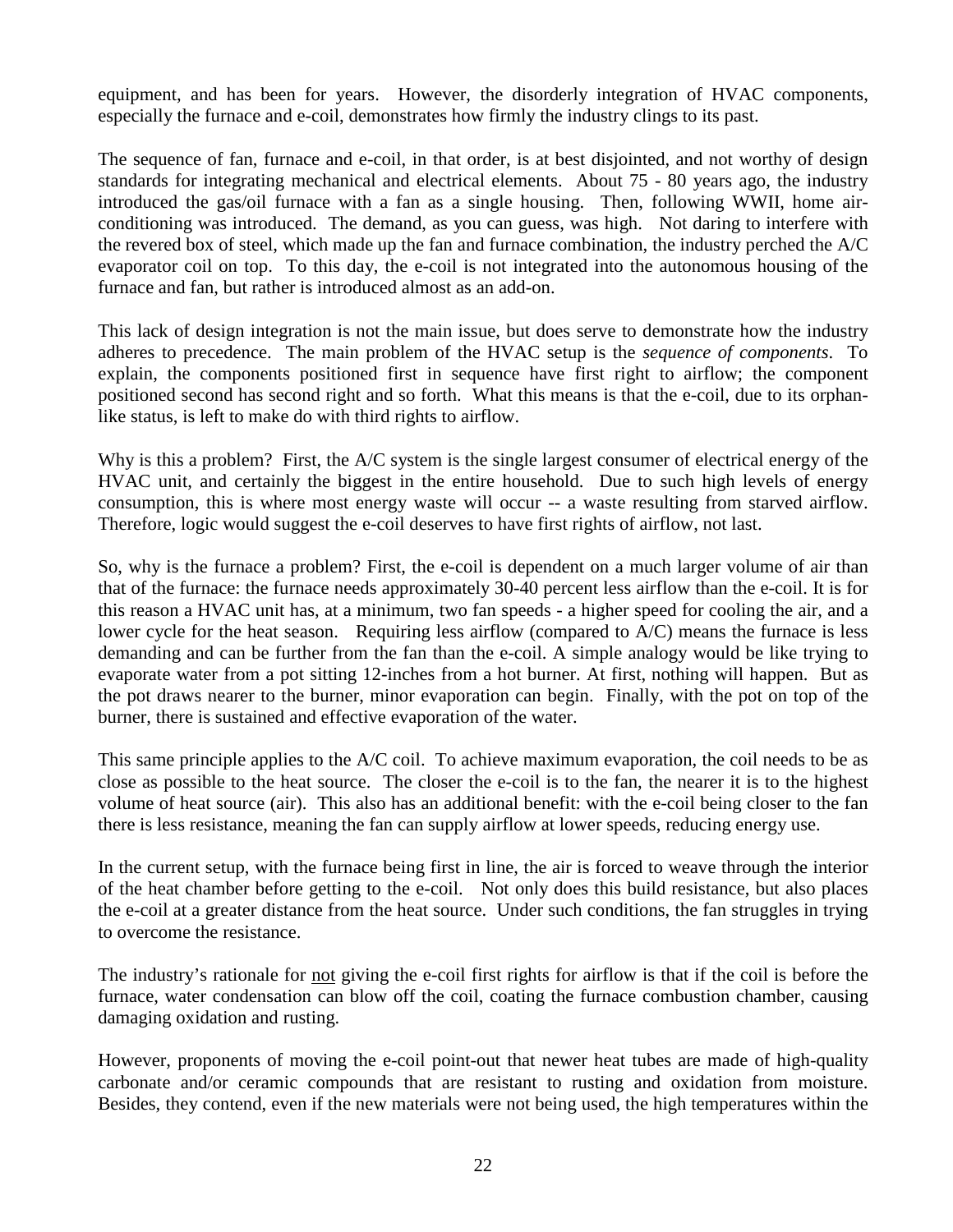combustion tubes themselves are much more corrosive and destructive than the small amount of moisture that might pass on from an e-coil.

What this argument suggests is that the industry still looks at the furnace as the high-priority component within the HVAC system. However, the industry would be wise to keep in mind that by keeping the e-coil located downstream from the furnace, extremely hot air from the furnace chamber is running across the aluminum fins and copper tubing of the e-coil, causing damaging corrosion, affecting the essential functions of the A/C unit. This destruction is affecting the very component that uses the most energy of all HVAC components, and therefore, is responsible for most of the waste. This component should be the most efficient within the system. Yet, under current methods of mating furnace-A/C components, the opposite is happening.

We'll now turn our attention to the first of the two chief culprits, the filter.

## **The Chokepoint Filter: Bio-Nesting**

The filter is considered by the industry to be a major, functioning part of the HVAC system. Yet, there are a growing number of people who question that wisdom. Following is a breakdown of the main reasons why. They are:

- 1. Inadequate Air Filtration Approach: There are three broad classifications for air contaminates: (1) microbial (bacteria, molds, viruses, protozoa, etc.), (2) fumes and gas (VOC's, smoke, odors, air toxins, etc.), (3) particulates (house dust, etc). Current filters only deal with just one of these classifications - particulates.
- 2. Background of Filtration: A number of years ago, HVAC equipment manufacturers determined that dust particles collecting in their equipment might damage sensitive bearings, electrical connectors or other parts. To help prevent damage caused by dust, media filters were placed in the equipment



return-air ducts and became the "weapon-of-choice." Soon, many manufacturers required filters in their systems in order to warranty their equipment. However, what started out solely as equipment protection eventually became the basis of "cleaning" our indoor air. Unfortunately, this fact led to the erroneous conclusion that indoor air can be effectively cleaned by simply removing dust particles only. Other dangerous contaminates, such as germs, fumes, and toxins, were never truly addressed. Thus, these real indoor hazards remained largely ignored.

Even the most efficient filters (as measured by MERV rating) claim they can only capture down to .03 microns. However, most fine particles, such as smoke, toxins and microorganisms are much smaller than this. And assuming for a moment that these filters did capture all particles larger than .03 microns, such filters would still require 100 percent of the system air to flow through the filter media to eliminate these household particles – which simply does not happen. A sizeable percentage of airflow will bypass resistant filters through duct and system leaks.

3. IAQ: Some attempt has been made throughout the industry to improve indoor air quality (IAQ) the last few years as people became more concerned about the air they breathe. *However, the concept of HVAC filtration has remained the same: clean the air by removing dust particles.* In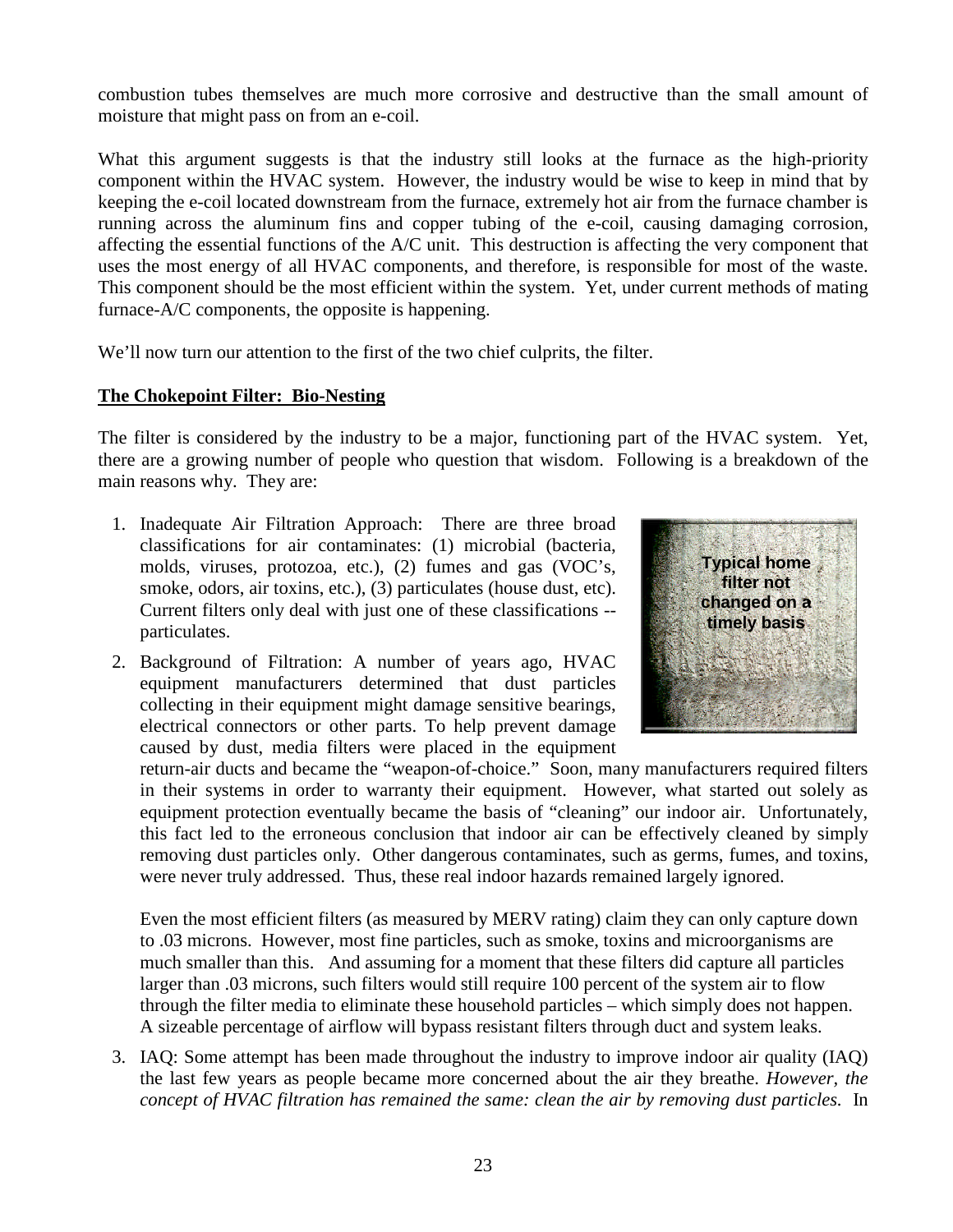order to "catch" more dust, filters were made with finer "weaves" resulting in very restrictive filters.

The *HEPA multi-fold media filter* is an example of 'tight' filtration. Supposedly, the HEPA filter is highly efficient and is widely used to achieve a *clean-room* type effect. Yet the HEPA filter kills no germs nor can it reduce fumes and or toxins! In fact, all media filters tend to exacerbate the IAQ problem. *The organic dust particles imbedded within the filter provide wonderful nesting grounds for bacteria and molds – in what is known as 'bio-nesting'.* Worse yet, the rush of air (from the system blower) through these "*microbial nurseries,"* provides convenient jet streams that germs *ride* into the breathable air at high concentrations. Further, we now know that molds produce certain VOC's that may be toxic. These fumes can be spewed into the air from the growth on the filter. As we know, all particle filter collectors have to be either cleaned or replaced on a timely basis. However, in the real world, few are maintained and cleaned on a regular basis. Finally, dirty filters not only become a breeding ground for microorganisms, they restrict airflow, increasing energy use within the HVAC system.

- 4. New-Type Filters, Same Old Concepts: New types of filters started appearing in the market over the past few years ago. These recent introductions include:
	- a. *Electronic*
	- b. E*lectrostatic*
	- c. *Ion*
	- d. *Catalytic-type filters*.

The electrostatic and electronic filters operate using similar methods: each uses opposite polarity (positive or negative) to attract particles to *catch* fields within the filter. The *electronic filter* first "energizes" the particles and then attracts them onto these *catch* plates using opposite polarity. The *electrostatic filter* uses a plastic core to *rub* the particles, creating static electricity, which then causes the dust to adhere to the plastic web (plate).

The ion and catalytic types operate by stripping off electrons from debris particles, and in theory, leave benign debris. There are two methods for such ionization: (a) electronic stripping, and (b) electromagnetic irradiation.

While many of these new filters avoid some of the problems of the HEPA, they still fall short of doing the job. They still create chokepoints within the system, driving energy costs up and efficiency down. *It's still all a question of particle collection.* It's the same old idea of protecting the equipment, and not necessarily the people within the home. Many, if not most, such filters still become *nesting grounds for germ growth and possible VOC's. All these filters must be cleaned or replaced periodically* by the homeowner for them to function correctly – which, in most cases, is not a realistic assumption.

- 5. IAQ, Not a Pretty Picture: Essentially what is happening is that the public expects industry "experts" to provide protection from air contamination and it's simply not being done. *In fact, existing filter approaches are accelerating the problem of growing germs or producing toxins.* In addition, *a dirty, contaminated filter restricts airflow, increasing energy use*.
- 6. *Filters only operate when the air is circulating in the system, in other words, when the fan is "ON."* In over 90% of homes, the fan operates between 3000 - 5500 hours per year, compared to total hours per year of 8700. This means that indoor air is going "through" the filter about 35  $-60$  percent of the time. For the other  $40 - 65$  percent, people live in stale, "unfiltered"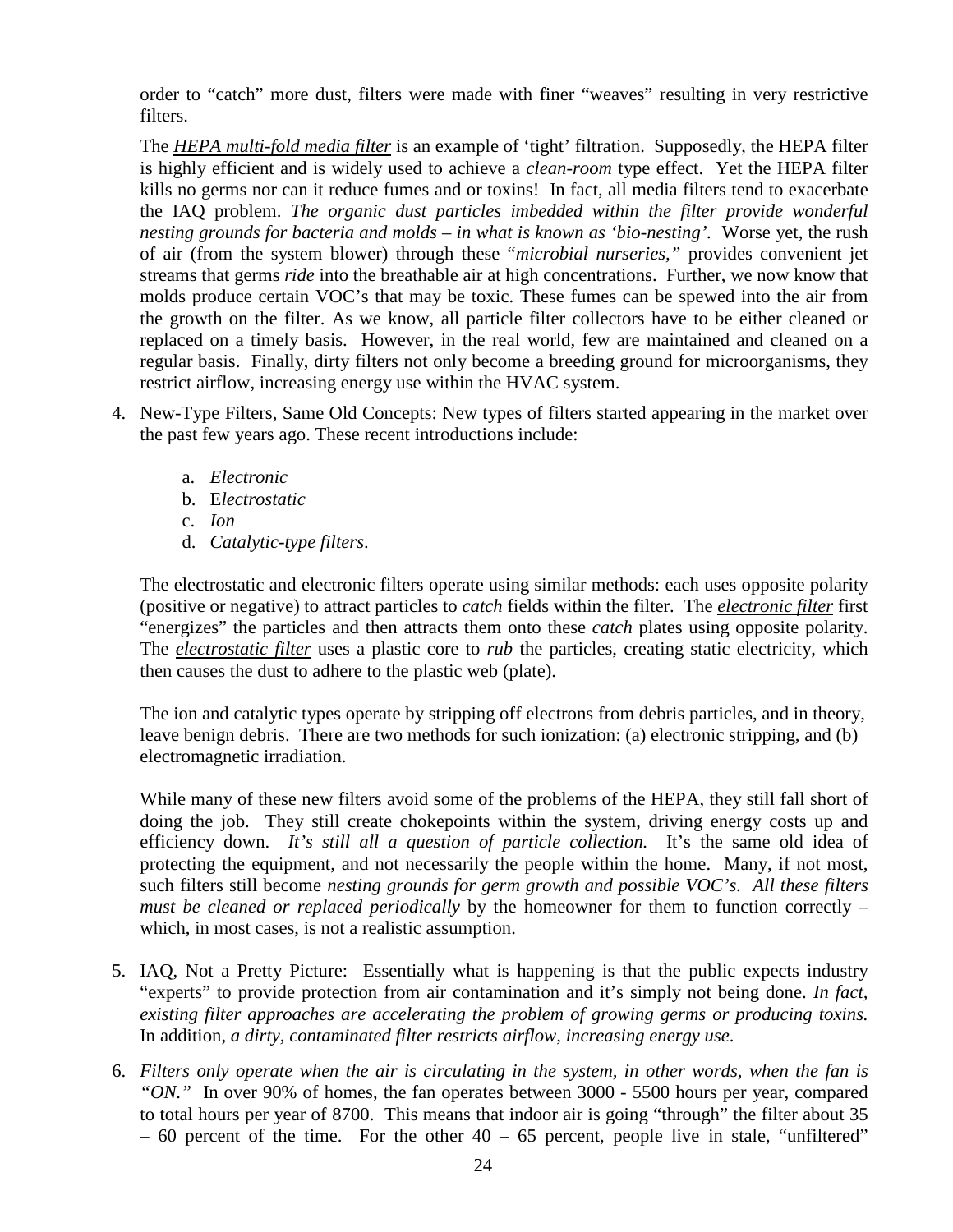contaminated air. Further, non-circulating air tends to encourage faster growth of bacteria and molds in the filter *nest*. When the air fan finally does engage, the *larger presence of microbial colonies at the filter means a higher probability of bacteria or mold getting pulled into the air stream of the home*.

The outdated concept of the filter in HVAC has existed for over 75 years. Little or nothing has changed over that time. The changes that have occurred produced only different types and tighter, more restrictive filters.

Thus, a media with an exceptionally small amount of fibrous mesh of less than one-inch thick is

expected to clean the entire volume of air within the HVAC system and in doing so, is supposed to clean thousands of cubic feet of air of microbes, toxins, odors and dust. Does this make sense? In the real world, the filter has little or no chance of cleaning a large percent of debris passing through or growing within the HVAC system.

However, this is not the main issue. Rather, the filter adds to the problem by providing its nasty bio-nesting medium for bacteria, mold, allergens and toxins that then become fanned into the breathable space of the home. Finally, the filter then restricts airflow to the point where the system operates far below its potential.

Approximately ninetypercent of all installed filters are 1-inch thick. But there are a few 4 inch pleated filters, and even fewer specialty filters such as electronic and ion filters, most of which are 4-8 inch monstrosities.

What follows are some other disturbing aspects of the system filter.

**Undersized Returns:** undersized return air-ducts are a major chokepoint within HVAC units. Yet much of the problem is caused by a component deep in the return duct, and not the size of the duct itself.

"Undersized" means feeding inadequate airflow volume (CFM) into the system process, which will result in lower system potential. It is estimated that 60 percent of the nation's systems have undersized returns, resulting in limited airflow. And that airflow becomes more limited as dust builds up within the hidden component of the return

## Why?

Most, if not all, "undersizing" has to do with the system filter. Simply stated, the main reason the return is not properly sized is because it is not large enough to overcome the filter's restriction, the limiting factor of airflow – and this limitation only gets worse as debris builds up at the filter. Undersizing becomes more accelerated with the passage of time. Further, high-efficiency (as measured by MERV ratings), and the so-called anti-allergy filters, accelerate the problem by severely restricting airflow even when new and clean.

Most of this "undersized" problem could be solved if the filter were removed from returns, which can be effectively done as outlined in the report: "*A New Paradigm, Solving the Nation's Heating-A/C Nation's Energy Waste."*

This blockage of return ducts by the filter is not well understood by the industry. Generally, the finger of blame is pointed at inadequate design of ducts, rather than at a part (filter) the industry faithfully accepts. So much of the culpability lies at the doorstep of the industry through their acceptance of the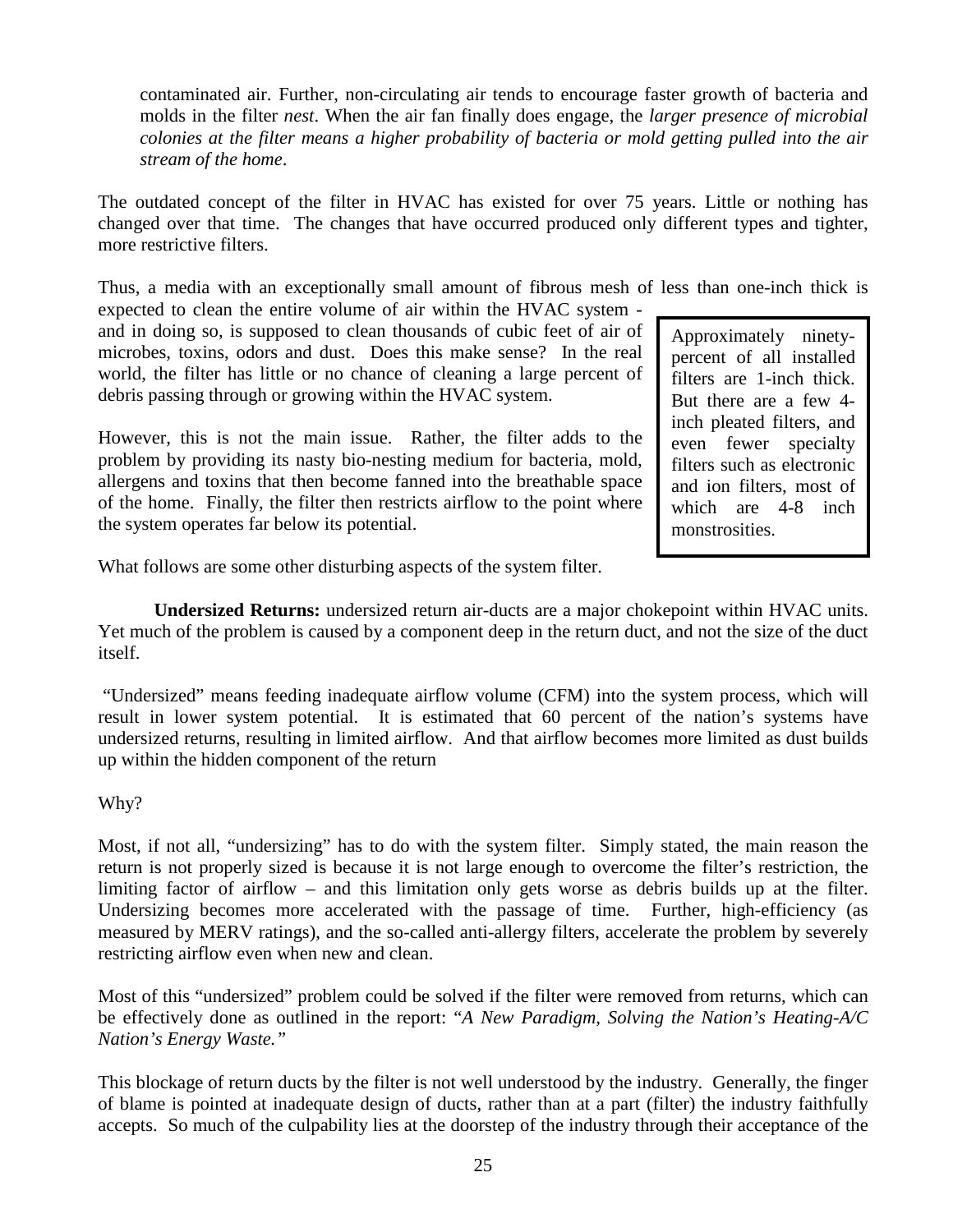filter paradigm. It not only negatively affects sizing problems for the return and system itself, but also distresses system operations in multiple ways.

**Make-up Air Debris:** When a filter (high-efficiency or clogged) chokes off airflow, the path of least resistance for air through the duct channel is limited and/or blocked. When this happens, the system partially overcomes the problem by pulling in "make up air" through downstream duct and fan housing holes. Under such conditions, this make-up air speeds through these small holes, bringing large amounts of debris from the home environment into the system cavity.

In part, the debris accumulates on the fan blades (putting drag on the fan motor) and the e-coil. Such collection in turn provides abundant nourishment for large-scale mold growth, all developing comfortably in the dark, damp conditions of the e-coil.

#### **Increased Duct Leakage:**

**1. Return air Ducts:** It is estimated that over 90 percent of HVAC systems in the country have leaky ducts – particularly the *return air ducts* near the system fan/blower.<sup>[18](#page-25-0)</sup> It is these returning channels that contain most of the leaks in the system. The reason why has to do with something called the Venturi Effect. Due to the proximity of the air surrounding the return ducts and fan housing to the blower or fan, the air is pulled (or sucked) into the system at very high velocity, bringing with it high quantities of airborne debris.

Since air takes the path of least resistance, these leaks would not be a major issue or even exist on the return side if the airflow had a clear channel of movement through the ducts. However, if something in the return ducts or in the system (such as the fan or e-coil cavity) blocks or reduces airflow, then these holes (particularly those close to the fan) become the source of dirty make-up  $air<sup>19</sup>$  $air<sup>19</sup>$  $air<sup>19</sup>$  Audits show that duct leakage (primarily on the return side) can be a cause of 12 percent wastein energy use[.](#page-25-2) $20$ 

This brings us back to the filter. Any clogged or high-efficiency (as measured by MERV ratings) filter severely restricts airflow. This forces the system to search for make-up air to equalize pressure within the system. The quickest way to equalize the system is to pull air through the holes and cracks just past the restriction, in this case the filter. In many cases, even this make-up air is insufficient to equalize an air-starved system.

Another component in the nation's HVAC systems that blocks airflow is the e-coil. In most environments the coil becomes very dirty, often laden with mold that grows on its moist drain pan and fins. The e-coil, along with the filter, then, is responsible for putting an intense squeeze on airflow across the entire system.

<span id="page-25-0"></span><sup>&</sup>lt;sup>18</sup> Danny Parker, Florida Solar Energy Center, "Measured Energy Savings From Retrofits Installed In Low-Income Housing In A Hot and Humid Climate," p. 4, June 1998

<span id="page-25-1"></span><sup>&</sup>lt;sup>19</sup> D.S. Parker, Florida Solar Energy Center, "Impact of Evaporator Coil Air Flow in Residential Air Conditioning Systems," p.10, June 1997,

<span id="page-25-2"></span><sup>&</sup>lt;sup>20</sup> Danny Parker, Florida Solar Energy Center, "Measured Energy Savings From Retrofits Installed In Low-Income Housing In A Hot and Humid Climate," June 1998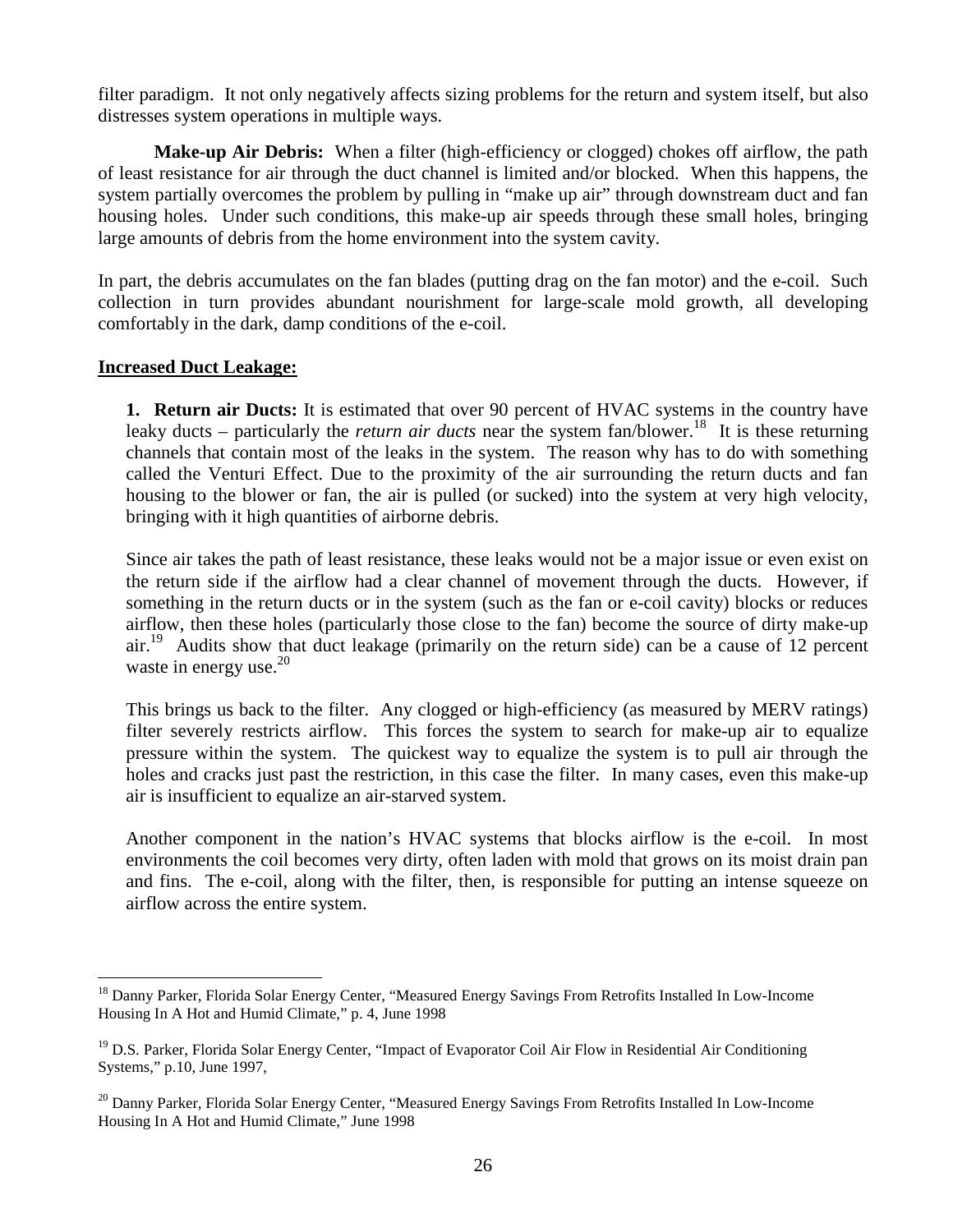However, if there was a way to configure the system so that the filter was removed and the e-coil were to remain clean (self-cleaning), duct leakage on the return side or near the fan would drop by 90 percent or more - the path of least resistance would then be through a clear duct channel, rather than leaks within the system.

- **2. Supply Air Ducts:** Supply ducts are less likely to leak than those ducts located on the return side.<sup>[21](#page-26-0)</sup> There are a number of reasons for this. First, supply ducts begin their run further from the stress of air coming off the fan. Next, there is little restriction on the supply side of the system. The supply plenum may have some small cracks or holes, but generally there are few in the ducts themselves. About the only reasons for any leakage (which generally results in leaking out into attic or crawlspace) are:
	- Supply ducts are overly extended, with too many "L's" and/or are severely pinched.
	- Homeowner has closed off too many air outlet registers (trying to balance air distribution to the rooms of need). This puts backpressure on the supply air, causing some leakage.

Therefore, in reality the supply side of the HVAC system contains none of the major chokepoints that starve our systems of needed air. What this means is that this side of the equation (supply side) has little effect on system efficiency. Yet, the industry continues its misguided focus on such things as duct sealing on the supply side. This is akin to letting the tail 'wag the dog', rather than the other way around. Little or no attention is given to the return side where the majority of energy waste and pollution growth exists.

## **Chokepoint A/C Evaporator Coil - Bio-Nesting**

As mentioned, another of the major chokepoints in a HVAC system is a dirty e-coil. In some ways, this coil can be the biggest issue energy-wise because it affects the system in two major ways:

- As the debris and mold growth collects on and between the fins, airflow is restricted through the ecoil.
- As the mold grows on the fins, it collects passing debris to form a substantial layer of grime that prevents an adequate heat exchange between the circulating air and the liquid refrigerant.

So here we are, back to debris, particles, and microbial growth affecting efficiency of the HVAC system. As we are finding out, indoor pollution and energy use are inseparable issues. They are tied together, part of the same problem – the nation's wasted energy crisis.

How does the vast amount of contaminate get to the e-coil? Airborne particles collect on the e-coil fins in two ways:



 Mold growth in the damp e-coil environment produces a sticky enzyme material for collection of airborne organic material for food (this forms an activated crusty surface on the fins).

<span id="page-26-0"></span><sup>&</sup>lt;sup>21</sup> D.S. Parker, Florida Solar Energy Center, "Measured Energy Savings From Retrofits Installed In Low-Income Housing In A Hot and Humid Climate," June 1998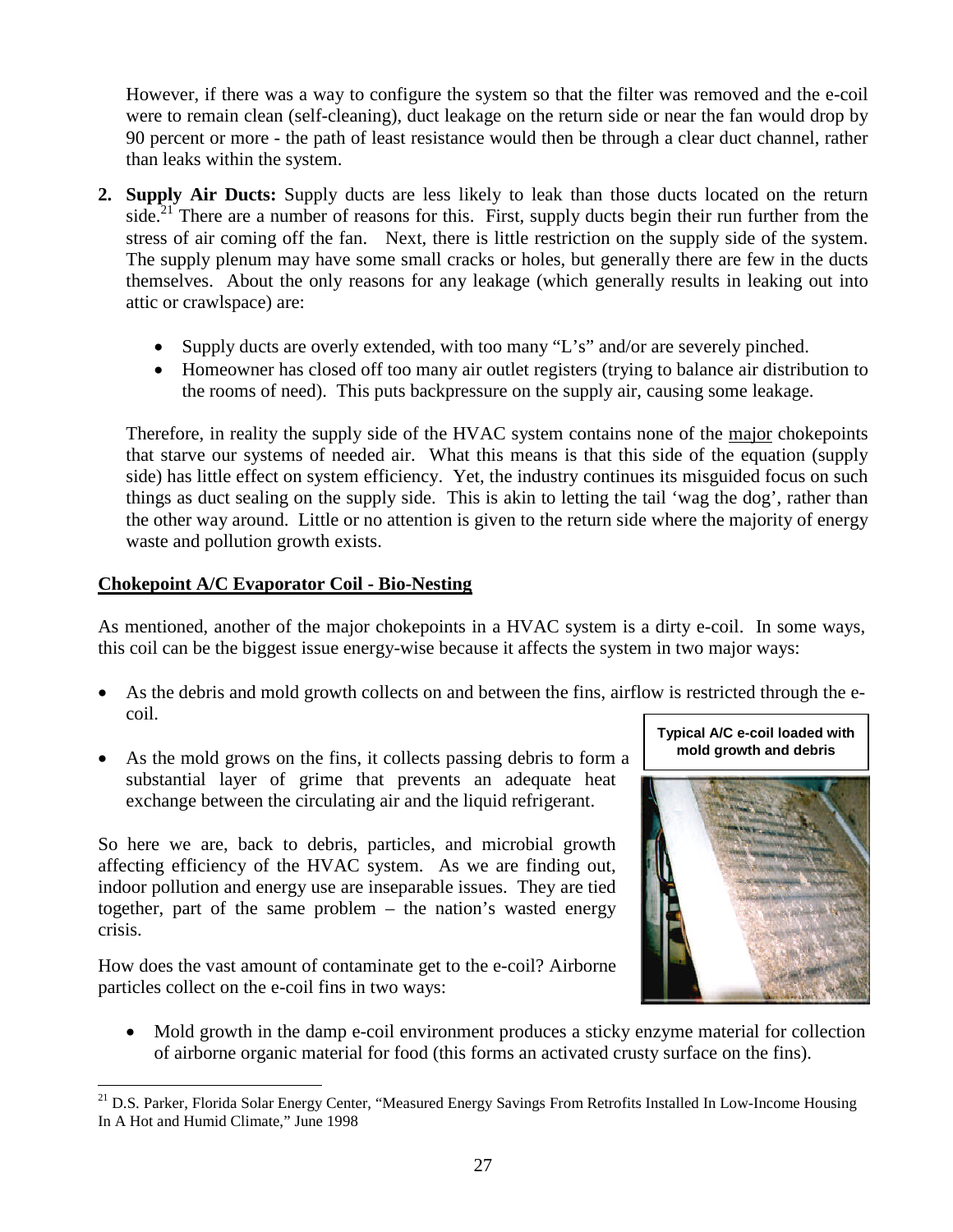- The close fitting e-coil fins collect airborne organic particles much like a filter.
- 1. Growth at the Evaporative Coil: The primary areas in the HVAC system for microbial growth are at the filter and e-coil. As mentioned earlier, the e-coil is located indoors at the furnace housing, as opposed to the condenser coil, which is located outside the home. The e-coil is used in the air conditioning cycle to pull heat from the passing air. One of the byproducts of this process is moisture that forms as droplets through condensation on the metal fins of the e-coil. During the cooling season, the e-coil can condense as much as 10 gallons of water per day in a typical home. Even in the heating season when the furnace operates much of the time, there can still be condensation on the e-coil. The e-coil and drip pan are major sources of mold and bacterial growth.
- 2. The dark, damp condition at the e-coil is ideal for the growth of many types of molds. The e-coil may be the single largest source for producing molds in an average home. In addition, mold growth at the e-coil and in the pan produce mycelium enzymes. These enzyme byproducts can be very sticky. It is often referred to as the "green (or black) slime" in drip pans. As the slime from the mold growth accumulates on the e-coil fins, it helps to accelerate the collection of house dust and other organic materials on the metal fins. This organic house dust and slime become nutrients for the growing molds and bacteria.

This sticky enzyme material flows across the surface of the e-coil and between the fins, builds to the point where airflow is limited. These enzyme stems go airborne, becoming some of the world's most aggressive allergens. The World Health Organization (WHO) estimates between  $60 - 80$  percent of the primary causes for allergies and asthmas are molds.

3. It might seem the contamination of the coil would occur only when the fan is operating. However, that is not necessarily the case. *Even when the blower is off, there is constant back and forth movement of air within the*

*Dirty Sock Syndrome* comes from the term "it smells like dirty socks." The "Syndrome" from the HVAC perspective, is caused by heavy production of mold growth. It is especially true when using a heat pump system where the evaporative coil is used for both heating and cooling. For heating, it is a matter of reversing the flow from the outside compressor. When the coil is used for heating, the coil creates warmth, along with moisture (dew point differences). Mold especially takes on an aggressive growth cycle. This aggressive growth of mold both summer and winter produces unusual odors and toxins called Dirty Sock Syndrome.

*supply ducts. There is nothing that restricts this movement, including a supply side filter.* The industry shows a lack of understanding in regards to the concept of air movement not forced by a fan. Such involuntary movement of air across the e-coil will bring dust and other contaminates to rest in this bio-nest of mold and bacteria. There are several reasons why air moves across the ecoil, coming from the opposite direction, even when the fan is off.

- **Convection currents** within the ductwork move air in sweeping motions up and down the supply side.
- The **opening and shutting of doors and windows** pushes and pulls air from the supply ducts, assuming there is no return air opening in the affected room.
- **Back-Blast** (backflow) currents that rush back from the supply side air registers to the fan/blower blades when the fan stops (due to momentary high pressure air at the registers and low negative pressure at the fan).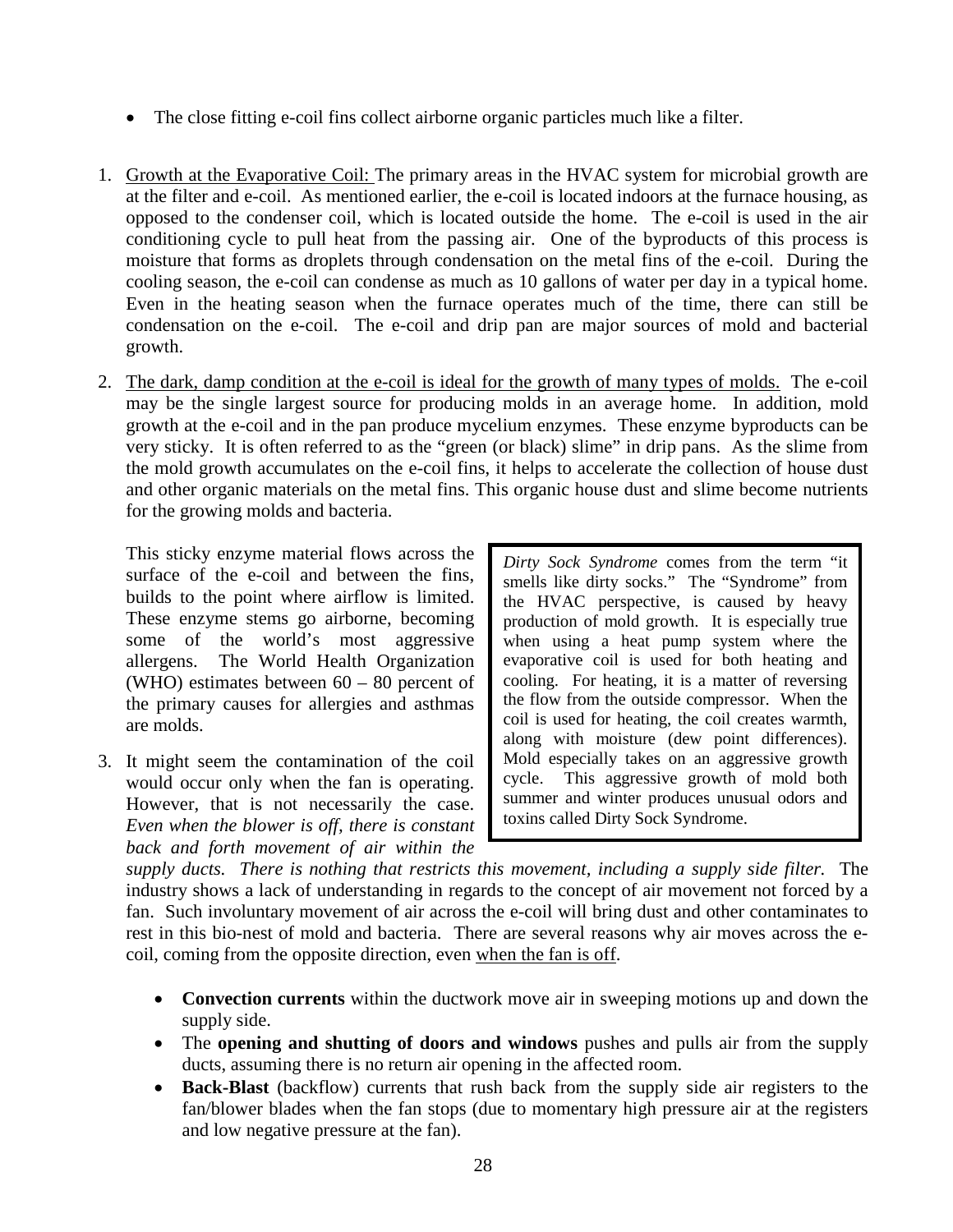**Outside weather pressure changes,** affecting pressure in the ducts, moving air back and forth.

What this means from an *indoor air quality standpoint, is that even the best filter in the world on the return side will not keep the evaporative coil free from contamination.* It is estimated that between 25 – 40 percent of the particle contamination on the e-coil comes from the opposite direction -- from the back flowing supply air. This contamination is inevitable, simply due to the nature of air handling systems and airflow dynamics.

- 4. Maximum Air Velocity Spreads Contaminates: The maximum velocity of the airflow coming from the *air blower in the system will also be at the e-coil* -- as much as 900 feet per minute (fpm) of air. *This velocity is ideal for pulling mold spores and mycelia enzyme filaments into the air stream and out into the living environment.* Further, this velocity pulls water droplets from the coil into the circulating air that may carry thousands of bacteria, like the dreaded Legionella bacteria, responsible for fatal Legionnaire's outbreaks. As in these cases, when bacteria go airborne they may be breathed in directly to the pulmonary system and, in some cases, become deadly.
- 5. When the e-coil becomes loaded with debris (from growth and airborne collection) it severely compounds the energy waste problem. There are two reasons for this: (a) the debris coating the fins restricts/blocks airflow through the fins, preventing effective evaporation of the refrigerant and, in turn, cooling; and (b) in order to have an effective heat exchange between the airflow and the metal fins, the fins need to be clean. As debris coats the fins, it acts as insulation, preventing direct contact of air to fins – the heat exchange ratio collapses, cooling drops.

The debris coating the fins (reducing airflow and heat exchange) illustrates why even a small amount of debris on the e-coil stresses the HVAC system's efficiency, perhaps more than any other issue. The Environmental Protection Agency has reported that a debris buildup of .042 inches (about the thickness of plastic wrap) on the e-coil can result in an efficiency decrease of 21 percent.<sup>[22](#page-28-0)</sup>

# (5) Lack of Simple Residential Maintenance

The chokepoints we've talked about all require simple maintenance by the homeowner or installing contractor. With this maintenance many of the symptoms of a starved system can be reduced. However, it is estimated that only about 12 percent or less of homeowners properly clean or replace system filters on a timely basis; and virtually none do anything to clean or maintain the e-coil.

As a result, a reasonable percentage of the nation's energy waste can very well be attributed to the lack of maintenance of key components of the system. Even though most systems perform well below their rated standards from the onset, the trouble worsens over time as the accumulation and growth and debris on the filter and e-coil are allowed to build. When the average age of the nation's 89-million HVAC systems is approximately 11 years old, we get a sense of the degree at which limited maintenance has resulted in a build-up of mold and debris on the major chokepoints of the system. The result is a dirty system that cannot function well.

<span id="page-28-0"></span><sup>&</sup>lt;sup>22</sup> Clean Air Service, "Facts About Air Duct Cleaning," http://cleanairserviceinc.com/pagethree.htm (accessed August 12, 2006).